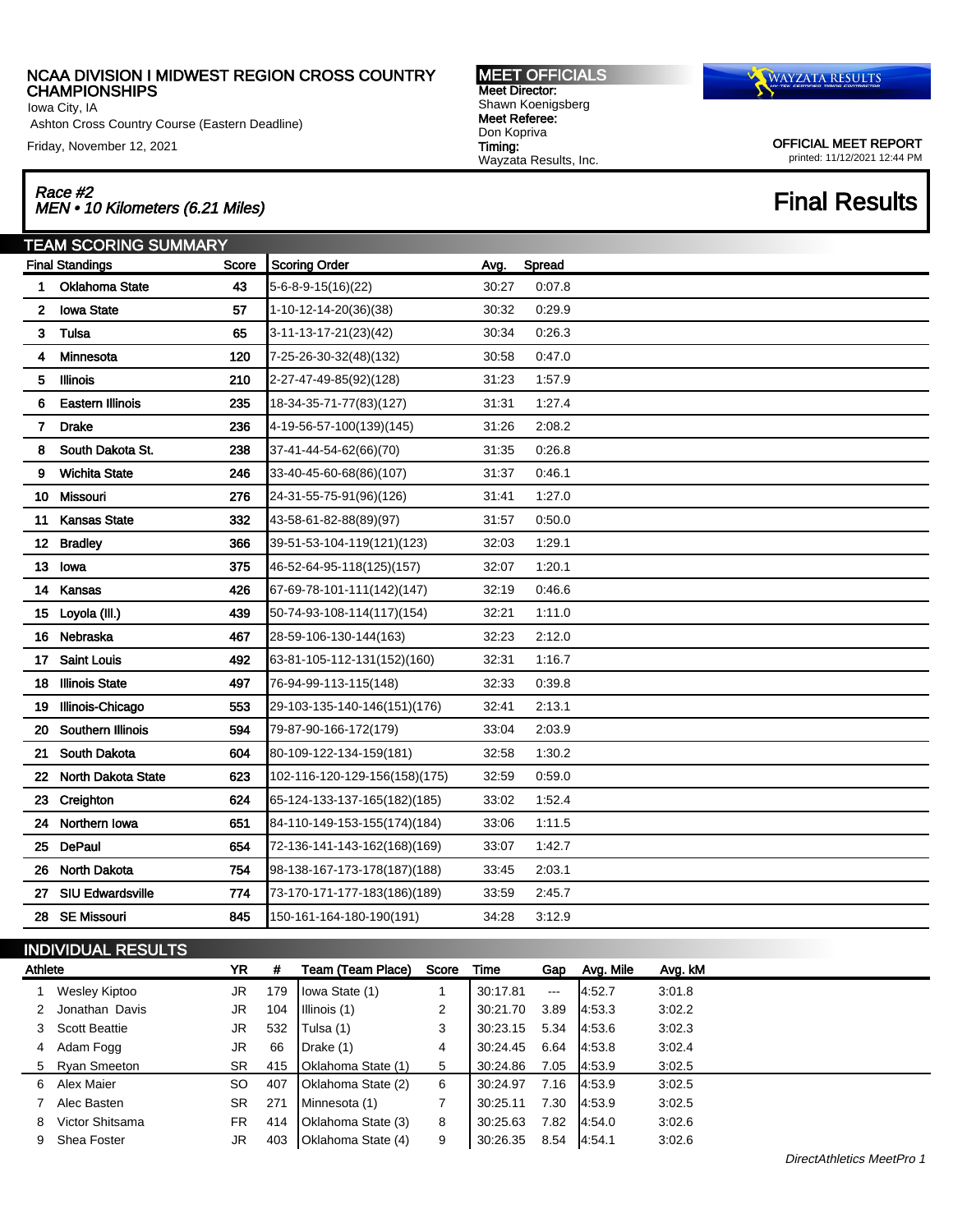Iowa City, IA

Ashton Cross Country Course (Eastern Deadline)

Friday, November 12, 2021

## Race #2 Race #2<br>MEN • 10 Kilometers (6.21 Miles) Final Results

MEET OFFICIALS Meet Director: Shawn Koenigsberg Meet Referee: Don Kopriva Timing: Wayzata Results, Inc.



|         | <b>INDIVIDUAL RESULTS (cont'd)</b> |           |     |                      |       |                         |       |           |         |  |  |  |
|---------|------------------------------------|-----------|-----|----------------------|-------|-------------------------|-------|-----------|---------|--|--|--|
| Athlete |                                    | <b>YR</b> | #   | Team (Team Place)    | Score | Time                    | Gap   | Avg. Mile | Avg. kM |  |  |  |
|         | 10 Thomas Pollard                  | <b>SR</b> | 183 | Iowa State (2)       | 10    | 30:28.00                | 10.19 | 4:54.4    | 3:02.8  |  |  |  |
| 11      | Cormac Dalton                      | JR        | 533 | Tulsa (2)            | 11    | 30:28.84                | 11.03 | 4:54.5    | 3:02.9  |  |  |  |
|         | 12 Gable Sieperda                  | <b>FR</b> | 184 | Iowa State (3)       | 12    | 30:29.85                | 12.04 | 4:54.7    | 3:03.0  |  |  |  |
| 13      | Peter Lynch                        | <b>SR</b> | 536 | Tulsa (3)            | 13    | 30:31.46                | 13.65 | 4:54.9    | 3:03.1  |  |  |  |
| 14      | Ryan Ford                          | SR        | 176 | Iowa State (4)       | 14    | 30:31.89                | 14.08 | 4:55.0    | 3:03.2  |  |  |  |
| 15      | Rory Leonard                       | <b>FR</b> | 406 | Oklahoma State (5)   | 15    | 30:32.58                | 14.77 | 4:55.1    | 3:03.3  |  |  |  |
| 16      | Isai Rodriguez                     | JR        | 412 | Oklahoma State (6)   | (16)  | 30:34.04                | 16.23 | 4:55.3    | 3:03.4  |  |  |  |
| 17      | <b>Michael Power</b>               | JR        | 540 | Tulsa (4)            | 17    | 30:36.91                | 19.10 | 4:55.8    | 3:03.7  |  |  |  |
| 18      | <b>Dustin Hatfield</b>             | JR        | 83  | Eastern Illinois (1) | 18    | 30:43.05                | 25.24 | 4:56.8    | 3:04.3  |  |  |  |
| 19      | <b>Isaac Basten</b>                | SO        | 64  | Drake (2)            | 19    | 30:46.86                | 29.05 | 4:57.4    | 3:04.7  |  |  |  |
| 20      | <b>Timothy Sindt</b>               | <b>FR</b> | 185 | Iowa State (5)       | 20    | 30:47.69                | 29.88 | 4:57.5    | 3:04.8  |  |  |  |
| 21      | Shay McEvoy                        | <b>FR</b> | 537 | Tulsa (5)            | 21    | 30:49.44                | 31.63 | 4:57.8    | 3:04.9  |  |  |  |
| 22      | Ryan Schoppe                       | <b>FR</b> | 413 | Oklahoma State (7)   | (22)  | 30:51.35                | 33.54 | 4:58.1    | 3:05.1  |  |  |  |
| 23      | <b>Isaac Akers</b>                 | JR        | 530 | Tulsa (6)            | (23)  | 30:55.13                | 37.32 | 4:58.7    | 3:05.5  |  |  |  |
| 24      | Mitchell Small                     | JR        | 295 | Missouri (1)         | 24    | 30:56.69                | 38.88 | 4:59.0    | 3:05.7  |  |  |  |
| 25      | Matthew Wilkinson                  | <b>JR</b> | 279 | Minnesota (2)        | 25    | 30:57.63                | 39.82 | 4:59.1    | 3:05.8  |  |  |  |
| 26      | Jack Manderscheid                  | SR        | 278 | Minnesota (3)        | 26    | 31:00.37                | 42.56 | 4:59.6    | 3:06.0  |  |  |  |
| 27      | <b>Tyler Cushing</b>               | <b>FR</b> | 103 | Illinois (2)         | 27    | 31:01.09                | 43.28 | 4:59.7    | 3:06.1  |  |  |  |
| 28      | <b>Ryan Martins</b>                | <b>SR</b> | 319 | Nebraska (1)         | 28    | 31:06.03                | 48.22 | 5:00.5    | 3:06.6  |  |  |  |
| 29      | Carlos Cabrera                     | <b>SR</b> | 139 | Illinois-Chicago (1) | 29    | 31:06.80                | 48.99 | 5:00.6    | 3:06.7  |  |  |  |
| 30      | Owen Hoeft                         | <b>SR</b> | 276 | Minnesota (4)        | 30    | 31:10.30                | 52.49 | 5:01.2    | 3:07.0  |  |  |  |
| 31      | Martin Prodanov                    | JR        | 292 | Missouri (2)         | 31    | 31:10.36                | 52.55 | 5:01.2    | 3:07.0  |  |  |  |
| 32      | <b>Khalid Hussein</b>              | JR        | 277 | Minnesota (5)        | 32    | 31:12.05                | 54.24 | 5:01.5    | 3:07.2  |  |  |  |
| 33      | Clayton Duchatschek                | JR        | 566 | Wichita State (1)    | 33    | 31:14.77                | 56.96 | 5:01.9    | 3:07.5  |  |  |  |
| 34      | Francesco Romano                   | JR        | 90  | Eastern Illinois (2) | 34    | 31:15.01                | 57.20 | 5:01.9    | 3:07.5  |  |  |  |
| 35      | Jaime Marcos                       | <b>SR</b> | 85  | Eastern Illinois (3) | 35    | 31:20.58 1:02.77 5:02.8 |       |           | 3:08.1  |  |  |  |
| 36      | Chad Johnson                       | JR        | 177 | Iowa State (6)       | (36)  | 31:21.17 1:03.36 5:02.9 |       |           | 3:08.1  |  |  |  |
| 37      | <b>Ben Olson</b>                   | JR        | 502 | South Dakota St. (1  | 37    | 31:22.13 1:04.32 5:03.1 |       |           | 3:08.2  |  |  |  |
| 38      | Ezekiel Kibichii                   | <b>SO</b> | 178 | Iowa State (7)       | (38)  | 31:24.48 1:06.67 5:03.5 |       |           | 3:08.4  |  |  |  |
| 39      | Alec Danner                        | JR        | 17  | Bradley (1)          | 39    | 31:25.32 1:07.51 5:03.6 |       |           | 3:08.5  |  |  |  |
| 40      | Adam Moore                         | <b>SR</b> | 572 | Wichita State (2)    | 40    | 31:27.93 1:10.12 5:04.0 |       |           | 3:08.8  |  |  |  |
| 41      | Joseph Minor-Williams              | JR        | 501 | South Dakota St. (2  | 41    | 31:28.46 1:10.65 5:04.1 |       |           | 3:08.8  |  |  |  |
| 42      | <b>Malte Propp</b>                 | <b>SO</b> | 541 | Tulsa (7)            | (42)  | 31:31.29 1:13.48 5:04.6 |       |           | 3:09.1  |  |  |  |
| 43      | Kerby Depenbusch                   | <b>SO</b> | 227 | Kansas State (1)     | 43    | 31:31.73 1:13.92 5:04.6 |       |           | 3:09.2  |  |  |  |
|         | 44 Daniel Burkhalter               | <b>SO</b> | 496 | South Dakota St. (3) | 44    | 31:32.64 1:14.83 5:04.8 |       |           | 3:09.3  |  |  |  |
|         | 45 Bryce Merriman                  | SO        | 570 | Wichita State (3)    | 45    | 31:33.49 1:15.68 5:04.9 |       |           | 3:09.3  |  |  |  |
|         | 46 Noah Healy                      | SR        | 159 | lowa $(1)$           | 46    | 31:33.64 1:15.83 5:04.9 |       |           | 3:09.4  |  |  |  |
| 47      | Jack Roberts                       | SO        | 110 | Illinois (3)         | 47    | 31:34.34 1:16.53 5:05.0 |       |           | 3:09.4  |  |  |  |
| 48      | Ethan Cannon                       | SR        | 272 | Minnesota (6)        | (48)  | 31:36.33 1:18.52 5:05.4 |       |           | 3:09.6  |  |  |  |
| 49      | Colin Yandel                       | JR        | 111 | Illinois (4)         | 49    | 31:36.78 1:18.97 5:05.4 |       |           | 3:09.7  |  |  |  |
|         | 50 Chantz Visse                    | JR        | 259 | Loyola (III.) (1)    | 50    | 31:37.22 1:19.41 5:05.5 |       |           | 3:09.7  |  |  |  |
| 51      | George Watson                      | JR        | 22  | Bradley (2)          | 51    | 31:37.48 1:19.67 5:05.6 |       |           | 3:09.7  |  |  |  |
|         | 52 Kal Lewis                       | <b>FR</b> | 161 | lowa $(2)$           | 52    | 31:38.71 1:20.90 5:05.8 |       |           | 3:09.9  |  |  |  |
|         | 53 Matt Aho                        | JR        | 12  | Bradley (3)          | 53    | 31:39.50 1:21.69 5:05.9 |       |           | 3:10.0  |  |  |  |
| 54      | Gabe Peters                        | SR        | 503 | South Dakota St. (4  | 54    | 31:39.94 1:22.13 5:05.9 |       |           | 3:10.0  |  |  |  |
|         | 55 William Sinclair                | FR        | 294 | Missouri (3)         | 55    | 31:41.09 1:23.28 5:06.1 |       |           | 3:10.1  |  |  |  |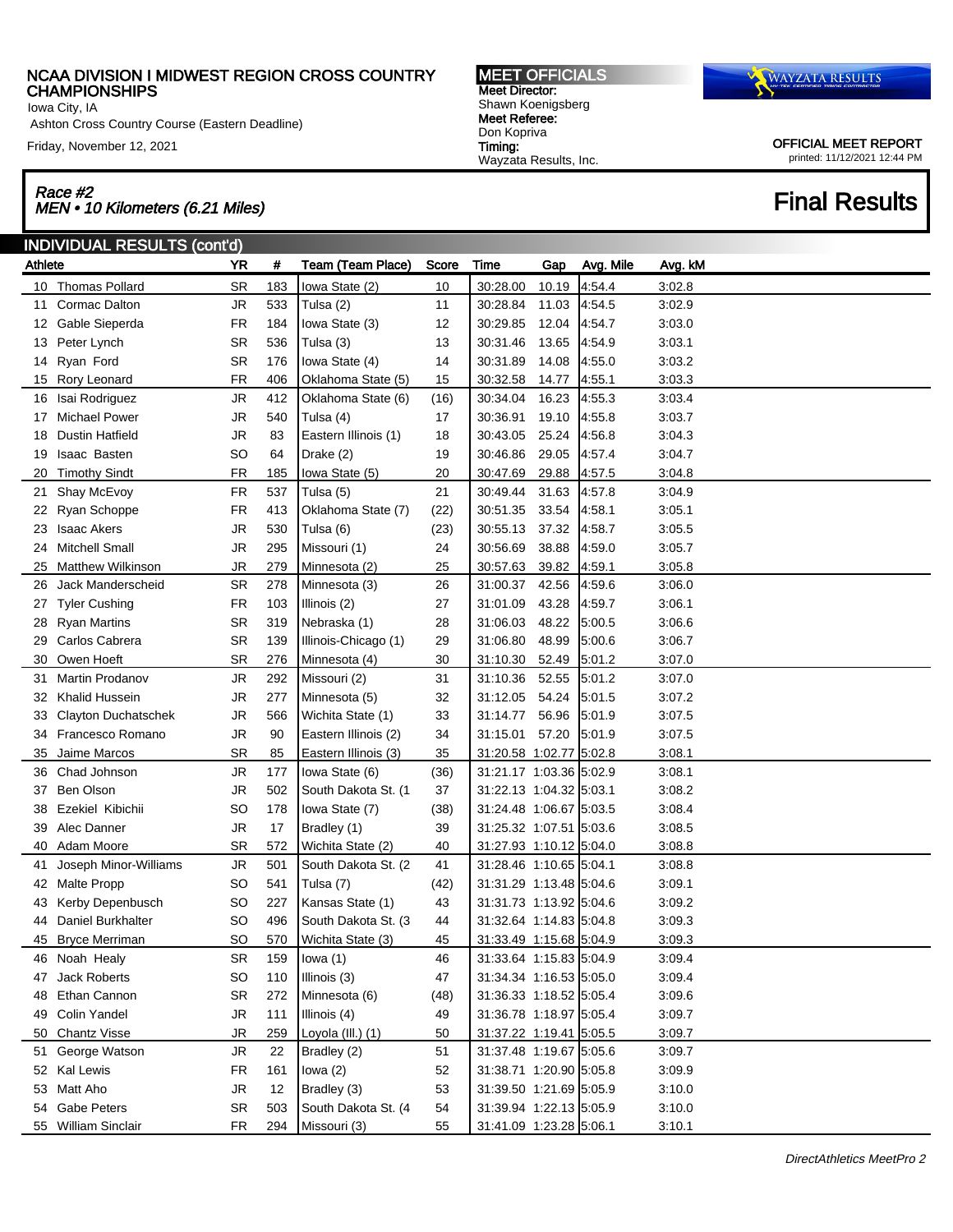Iowa City, IA

Ashton Cross Country Course (Eastern Deadline)

Friday, November 12, 2021

# Race #2<br>MEN • 10 Kilometers (6.21 Miles) Final Results

MEET OFFICIALS Meet Director: Shawn Koenigsberg Meet Referee: Don Kopriva Timing: Wayzata Results, Inc.



|         | INDIVIDUAL RESULTS (cont'd) |           |     |                          |       |                         |     |           |         |
|---------|-----------------------------|-----------|-----|--------------------------|-------|-------------------------|-----|-----------|---------|
| Athlete |                             | YR        | #   | <b>Team (Team Place)</b> | Score | Time                    | Gap | Avg. Mile | Avg. kM |
|         | 56 Aziz Jdai                | <b>SO</b> | 68  | Drake (3)                | 56    | 31:42.57 1:24.76 5:06.4 |     |           | 3:10.3  |
| 57      | Enzo Marie                  | <b>FR</b> | 69  | Drake (4)                | 57    | 31:42.80 1:24.99 5:06.4 |     |           | 3:10.3  |
| 58      | <b>Hadley Splechter</b>     | <b>SO</b> | 234 | Kansas State (2)         | 58    | 31:44.27 1:26.46 5:06.6 |     |           | 3:10.4  |
| 59      | Mark Freyhof                | <b>SR</b> | 316 | Nebraska (2)             | 59    | 31:45.99 1:28.18 5:06.9 |     |           | 3:10.6  |
| 60      | Jackson Caldwell            | JR        | 564 | Wichita State (4)        | 60    | 31:47.19 1:29.38 5:07.1 |     |           | 3:10.7  |
| 61      | Mike Rohlinger              | <b>SO</b> | 233 | Kansas State (3)         | 61    | 31:47.81 1:30.00 5:07.2 |     |           | 3:10.8  |
| 62      | Max Selbach                 | JR        | 505 | South Dakota St. (5      | 62    | 31:48.90 1:31.09 5:07.4 |     |           | 3:10.9  |
| 63      | Adam Walker                 | JR        | 431 | Saint Louis (1)          | 63    | 31:49.66 1:31.85 5:07.5 |     |           | 3:11.0  |
| 64      | <b>Nick Trattner</b>        | <b>SO</b> | 165 | lowa $(3)$               | 64    | 31:56.84 1:39.03 5:08.7 |     |           | 3:11.7  |
| 65      | John Quigley                | JR        | 38  | Creighton (1)            | 65    | 31:58.94 1:41.13 5:09.0 |     |           | 3:11.9  |
| 66.     | <b>Mason McDonald</b>       | <b>SO</b> | 500 | South Dakota St. (6      | (66)  | 32:00.13 1:42.32 5:09.2 |     |           | 3:12.0  |
| 67      | <b>Chandler Gibbens</b>     | <b>SO</b> | 199 | Kansas (1)               | 67    | 32:00.74 1:42.93 5:09.3 |     |           | 3:12.1  |
| 68      | Jed Helker                  | <b>SO</b> | 568 | Wichita State (5)        | 68    | 32:00.81 1:43.00 5:09.3 |     |           | 3:12.1  |
| 69      | <b>Edward Buckley</b>       | <b>SO</b> | 197 | Kansas (2)               | 69    | 32:01.65 1:43.84 5:09.4 |     |           | 3:12.2  |
| 70      | Tom Breuckman               | JR        | 495 | South Dakota St. (7      | (70)  | 32:02.14 1:44.33 5:09.5 |     |           | 3:12.2  |
| 71      | Adam Swanson                | <b>SO</b> | 91  | Eastern Illinois (4)     | 71    | 32:03.49 1:45.68 5:09.7 |     |           | 3:12.3  |
| 72      | Shane Knanishu              | JR        | 51  | DePaul (1)               | 72    | 32:04.49 1:46.68 5:09.9 |     |           | 3:12.4  |
| 73      | Roland Prenzler             | <b>SO</b> | 459 | SIU Edwardsville (1      | 73    | 32:05.61 1:47.80 5:10.1 |     |           | 3:12.6  |
| 74      | Gabe Smit                   | <b>FR</b> | 258 | Loyola (III.) (2)        | 74    | 32:06.89 1:49.08 5:10.3 |     |           | 3:12.7  |
| 75      | Jacob Nicholson             | <b>SR</b> | 291 | Missouri (4)             | 75    | 32:08.42 1:50.61 5:10.5 |     |           | 3:12.8  |
|         | 76 Lucas Capistrant         | JR        | 121 | Illinois State (1)       | 76    | 32:09.49 1:51.68 5:10.7 |     |           | 3:12.9  |
| 77      | Richie Jacobo               | <b>FR</b> | 84  | Eastern Illinois (5)     | 77    | 32:10.37 1:52.56 5:10.8 |     |           | 3:13.0  |
| 78      | Samuel Hubert               | SO        | 201 | Kansas (3)               | 78    | 32:11.10 1:53.29 5:11.0 |     |           | 3:13.1  |
| 79      | Noah McIntyre               | <b>FR</b> | 515 | Southern Illinois (1)    | 79    | 32:12.05 1:54.24 5:11.1 |     |           | 3:13.2  |
| 80      | Charlie Babcock             | <b>SO</b> | 475 | South Dakota (1)         | 80    | 32:13.86 1:56.05 5:11.4 |     |           | 3:13.4  |
| 81      | Jackson Higley              | <b>SR</b> | 428 | Saint Louis (2)          | 81    | 32:14.57 1:56.76 5:11.5 |     |           | 3:13.5  |
| 82      | Stephen Kielhofner          | JR        | 230 | Kansas State (4)         | 82    | 32:15.81 1:58.00 5:11.7 |     |           | 3:13.6  |
| 83      | Will Bullock                | <b>SO</b> | 82  | Eastern Illinois (6)     | (83)  | 32:16.31 1:58.50 5:11.8 |     |           | 3:13.6  |
| 84      | Sam McCool                  | <b>JR</b> | 375 | Northern Iowa (1)        | 84    | 32:18.19 2:00.38 5:12.1 |     |           | 3:13.8  |
| 85      | Nicolas Dovalovsky          | <b>FR</b> | 105 | Illinois (5)             | 85    | 32:19.55 2:01.74 5:12.3 |     |           | 3:14.0  |
|         | 86 Trey Rios                | <b>FR</b> | 573 | Wichita State (6)        | (86)  | 32:19.98 2:02.17 5:12.4 |     |           | 3:14.0  |
| 87      | Dawson Smith                | <b>FR</b> | 517 | Southern Illinois (2)    | 87    | 32:21.22 2:03.41 5:12.6 |     |           | 3:14.1  |
| 88      | <b>Matthew Hauser</b>       | <b>FR</b> | 228 | Kansas State (5)         | 88    | 32:21.66 2:03.85 5:12.7 |     |           | 3:14.2  |
| 89      | Noah Stevenson              | <b>SR</b> | 235 | Kansas State (6)         | (89)  | 32:22.80 2:04.99 5:12.9 |     |           | 3.14.3  |
|         | 90 Ethan Senti              | FR        | 516 | Southern Illinois (3)    | 90    | 32:23.30 2:05.49 5:12.9 |     |           | 3:14.3  |
| 91      | Marquette Wilhite           | JR        | 296 | Missouri (5)             | 91    | 32:23.68 2:05.87 5:13.0 |     |           | 3:14.4  |
|         | 92 Irwin Loud               | <b>SO</b> | 107 | Illinois (6)             | (92)  | 32:24.15 2:06.34 5:13.1 |     |           | 3:14.4  |
|         | 93 Nick Chudzik             | JR.       | 251 | Loyola (III.) (3)        | 93    | 32:24.89 2:07.08 5:13.2 |     |           | 3:14.5  |
| 94      | Matt Blanco                 | JR.       | 120 | Illinois State (2)       | 94    | 32:25.84 2:08.03 5:13.3 |     |           | 3:14.6  |
|         | 95 Jack Pendergast          | <b>FR</b> | 162 | lowa $(4)$               | 95    | 32:27.85 2:10.04 5:13.7 |     |           | 3:14.8  |
|         | 96 Owen Bishop              | SR        | 288 | Missouri (6)             | (96)  | 32:29.05 2:11.24 5:13.9 |     |           | 3:14.9  |
| 97      | David Lutgen                | <b>SO</b> | 231 | Kansas State (7)         | (97)  | 32:30.98 2:13.17 5:14.2 |     |           | 3:15.1  |
|         | 98 Luke Labatte             | SO        | 336 | North Dakota (1)         | 98    | 32:31.40 2:13.59 5:14.2 |     |           | 3:15.1  |
|         | 99 Charlie Wetzel           | <b>FR</b> | 127 | Illinois State (3)       | 99    | 32:31.76 2:13.95 5:14.3 |     |           | 3:15.2  |
|         | 100 Jack Zettl              | JR        | 71  | Drake (5)                | 100   | 32:32.58 2:14.77 5:14.4 |     |           | 3:15.3  |
|         | 101 Jake Ralston            | JR        | 205 | Kansas (4)               | 101   | 32:32.83 2:15.02 5:14.5 |     |           | 3:15.3  |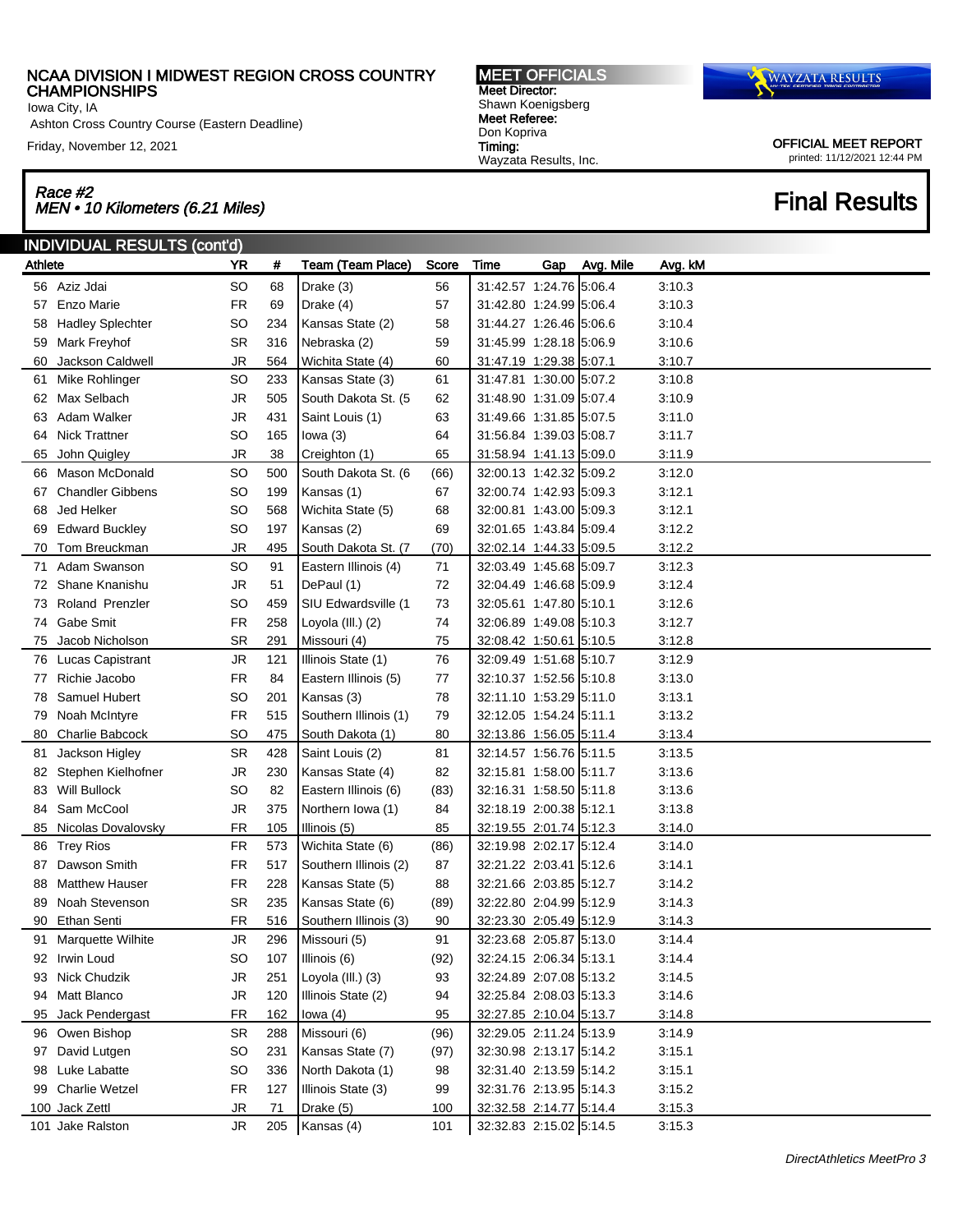Iowa City, IA

Ashton Cross Country Course (Eastern Deadline)

Friday, November 12, 2021

# Race #2<br>MEN • 10 Kilometers (6.21 Miles) Final Results

MEET OFFICIALS Meet Director: Shawn Koenigsberg Meet Referee: Don Kopriva Timing: Wayzata Results, Inc.



| <b>INDIVIDUAL RESULTS (cont'd)</b> |           |     |                      |       |                         |     |           |         |
|------------------------------------|-----------|-----|----------------------|-------|-------------------------|-----|-----------|---------|
| Athlete                            | YR        | #   | Team (Team Place)    | Score | Time                    | Gap | Avg. Mile | Avg. kM |
| 102 Mason Kindel                   | <b>FR</b> | 350 | North Dakota State   | 102   | 32:32.97 2:15.16 5:14.5 |     |           | 3:15.3  |
| 103 Dathan Maton                   | <b>SO</b> | 145 | Illinois-Chicago (2) | 103   | 32:34.59 2:16.78 5:14.7 |     |           | 3:15.5  |
| 104 Billy Hauenstein               | <b>FR</b> | 20  | Bradley (4)          | 104   | 32:35.00 2:17.19 5:14.8 |     |           | 3:15.5  |
| 105 Patrick Donovan                | <b>SO</b> | 427 | Saint Louis (3)      | 105   | 32:36.35 2:18.54 5:15.0 |     |           | 3:15.6  |
| 106 Bailey Timmons                 | <b>SR</b> | 320 | Nebraska (3)         | 106   | 32:39.58 2:21.77 5:15.6 |     |           | 3:16.0  |
| 107 Shadrack Chumba                | <b>FR</b> | 565 | Wichita State (7)    | (107) | 32:42.28 2:24.47 5:16.0 |     |           | 3:16.2  |
| 108 Sean O'Connell                 | JR        | 256 | Loyola (III.) (4)    | 108   | 32:43.38 2:25.57 5:16.2 |     |           | 3:16.3  |
| 109 Alec Atwood                    | <b>SO</b> | 474 | South Dakota (2)     | 109   | 32:46.38 2:28.57 5:16.6 |     |           | 3:16.6  |
| 110 Payton Marrs                   | <b>FR</b> | 374 | Northern Iowa (2)    | 110   | 32:46.92 2:29.11 5:16.7 |     |           | 3:16.7  |
| 111 John Luder                     | <b>SR</b> | 203 | Kansas (5)           | 111   | 32:47.32 2:29.51 5:16.8 |     |           | 3:16.7  |
| 112 Firaol Ahmed                   | <b>FR</b> | 425 | Saint Louis (4)      | 112   | 32:47.87 2:30.06 5:16.9 |     |           | 3:16.8  |
| 113 Zack Loomis                    | <b>FR</b> | 125 | Illinois State (4)   | 113   | 32:48.00 2:30.19 5:16.9 |     |           | 3:16.8  |
| 114 Stephen Pipilas                | JR        | 257 | Loyola (III.) (5)    | 114   | 32:48.20 2:30.39 5:16.9 |     |           | 3:16.8  |
| 115 Jake Gillum                    | <b>SR</b> | 122 | Illinois State (5)   | 115   | 32:49.23 2:31.42 5:17.1 |     |           | 3:16.9  |
| 116 Payton Smith                   | <b>SO</b> | 353 | North Dakota State   | 116   | 32:49.62 2:31.81 5:17.2 |     |           | 3:17.0  |
| 117 Akhil Ghosh                    | <b>JR</b> | 253 | Loyola (III.) (6)    | (117) | 32:49.91 2:32.10 5:17.2 |     |           | 3:17.0  |
| 118 Jonnathan Fernandez            | <b>JR</b> | 23  | Chicago State        |       | 32:51.02 2:33.21 5:17.4 |     |           | 3:17.1  |
| 119 Ian Geisler                    | <b>FR</b> | 157 | lowa $(5)$           | 118   | 32:53.69 2:35.88 5:17.8 |     |           | 3:17.4  |
| 120 Max Dieterich                  | <b>FR</b> | 18  | Bradley (5)          | 119   | 32:54.37 2:36.56 5:17.9 |     |           | 3:17.4  |
| 121 Jake Arason                    | SO        | 347 | North Dakota State   | 120   | 32:55.00 2:37.19 5:18.0 |     |           | 3:17.5  |
| 122 Rodrigo Alvarez Gonzalez       | <b>FR</b> | 14  | Bradley (6)          | (121) | 32:55.91 2:38.10 5:18.2 |     |           | 3:17.6  |
| 123 Mason Sindelar                 | <b>FR</b> | 479 | South Dakota (3)     | 122   | 32:56.30 2:38.49 5:18.2 |     |           | 3:17.6  |
| 124 Charlie Parrish                | <b>JR</b> | 21  | Bradley (7)          | (123) | 32:57.13 2:39.32 5:18.4 |     |           | 3:17.7  |
| 125 Ryan Montera                   | <b>FR</b> | 37  | Creighton (2)        | 124   | 32:57.18 2:39.37 5:18.4 |     |           | 3:17.7  |
| 126 Aidan King                     | <b>FR</b> | 160 | lowa $(6)$           | (125) | 32:57.95 2:40.14 5:18.5 |     |           | 3.17.8  |
| 127 Royce Fisher                   | <b>FR</b> | 289 | Missouri (7)         | (126) | 33:00.93 2:43.12 5:19.0 |     |           | 3:18.1  |
| 128 Trevor Murphy                  | <b>SO</b> | 86  | Eastern Illinois (7) | (127) | 33:02.19 2:44.38 5:19.2 |     |           | 3:18.2  |
| 129 Eddie Lennon                   | SO        | 106 | Illinois (7)         | (128) | 33:02.41 2:44.60 5:19.2 |     |           | 3:18.2  |
| 130 Isaac Huber                    | <b>SO</b> | 349 | North Dakota State   | 129   | 33:03.36 2:45.55 5:19.4 |     |           | 3:18.3  |
| 131 Ryan Eastman                   | <b>SR</b> | 314 | Nebraska (4)         | 130   | 33:04.25 2:46.44 5:19.5 |     |           | 3.18.4  |
| 132 Harrison Martinenko            | <b>SO</b> | 430 | Saint Louis (5)      | 131   | 33:06.33 2:48.52 5:19.9 |     |           | 3:18.6  |
| 133 Eli Hoeft                      | <b>SO</b> | 275 | Minnesota (7)        | (132) | 33:06.64 2:48.83 5:19.9 |     |           | 3:18.7  |
| 134 Aidan King                     | <b>JR</b> | 35  | Creighton (3)        | 133   | 33:07.79 2:49.98 5:20.1 |     |           | 3:18.8  |
| 135 Jacob Waymire                  | SO        | 480 | South Dakota (4)     | 134   | 33:08.10 2:50.29 5:20.1 |     |           | 3:18.8  |
| 136 Mark Lemke                     | SO        | 142 | Illinois-Chicago (3) | 135   | 33:08.65 2:50.84 5:20.2 |     |           | 3:18.9  |
| 137 Ryan Taylor                    | SR        | 54  | DePaul (2)           | 136   | 33:09.55 2:51.74 5:20.4 |     |           | 3:19.0  |
| 138 Jack Larsen                    | FR        | 36  | Creighton (4)        | 137   | 33:10.97 2:53.16 5:20.6 |     |           | 3:19.1  |
| 139 Nick Oak                       | FR        | 339 | North Dakota (2)     | 138   | 33:11.37 2:53.56 5:20.7 |     |           | 3:19.1  |
| 140 Connor Visnic                  | SO        | 70  | Drake (6)            | (139) | 33:12.52 2:54.71 5:20.9 |     |           | 3:19.3  |
| 141 Nehemiah Rivers                | <b>SO</b> | 147 | Illinois-Chicago (4) | 140   | 33:12.94 2:55.13 5:20.9 |     |           | 3:19.3  |
| 142 Damian Rodriguez               | SO        | 53  | DePaul (3)           | 141   | 33:13.73 2:55.92 5:21.1 |     |           | 3:19.4  |
| 143 Cale Littell                   | FR        | 202 | Kansas (6)           | (142) | 33:15.57 2:57.76 5:21.3 |     |           | 3:19.6  |
| 144 Griffin Lehnhardt              | FR        | 52  | DePaul (4)           | 143   | 33:17.66 2:59.85 5:21.7 |     |           | 3:19.8  |
| 145 Jerry Jorgenson                | <b>JR</b> | 317 | Nebraska (5)         | 144   | 33:18.00 3:00.19 5:21.7 |     |           | 3:19.8  |
| 146 Pur Biel                       | JR        | 65  | Drake (7)            | (145) | 33:19.34 3:01.53 5:22.0 |     |           | 3:19.9  |
| 147 Drey Maton                     | <b>SO</b> | 146 | Illinois-Chicago (5) | 146   | 33:19.82 3:02.01 5:22.0 |     |           | 3:20.0  |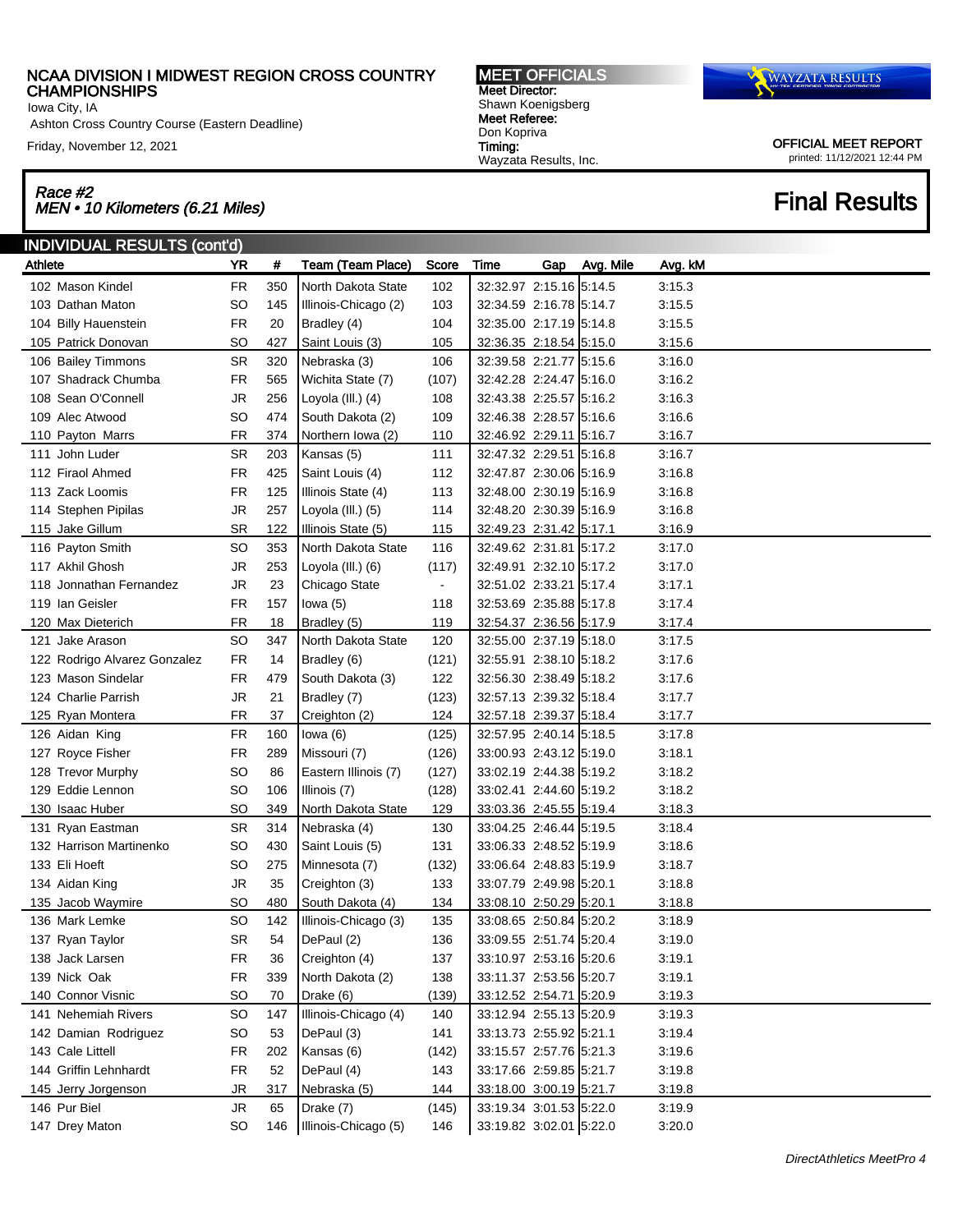Iowa City, IA

Ashton Cross Country Course (Eastern Deadline)

Friday, November 12, 2021

## Race #2 Race #2<br>MEN • 10 Kilometers (6.21 Miles) Final Results

MEET OFFICIALS Meet Director: Shawn Koenigsberg Meet Referee: Don Kopriva Timing: Wayzata Results, Inc.



| <b>INDIVIDUAL RESULTS (cont'd)</b> |           |     |                       |                |                         |     |           |         |  |  |
|------------------------------------|-----------|-----|-----------------------|----------------|-------------------------|-----|-----------|---------|--|--|
| Athlete                            | <b>YR</b> | #   | Team (Team Place)     | Score          | Time                    | Gap | Avg. Mile | Avg. kM |  |  |
| 148 Mackinon Mokoro                | <b>FR</b> | 204 | Kansas (7)            | (147)          | 33:20.51 3:02.70 5:22.1 |     |           | 3:20.1  |  |  |
| 149 Charlie Kistner                | <b>FR</b> | 124 | Illinois State (6)    | (148)          | 33:21.30 3:03.49 5:22.3 |     |           | 3:20.1  |  |  |
| 150 Andrew Kephart                 | <b>JR</b> | 373 | Northern Iowa (3)     | 149            | 33:24.65 3:06.84 5:22.8 |     |           | 3:20.5  |  |  |
| 151 Nick Cimmarusti                | <b>FR</b> | 440 | SE Missouri (1)       | 150            | 33:24.98 3:07.17 5:22.9 |     |           | 3:20.5  |  |  |
| 152 Maxum Caesar                   | <b>FR</b> | 140 | Illinois-Chicago (6)  | (151)          | 33:25.72 3:07.91 5:23.0 |     |           | 3:20.6  |  |  |
| 153 Patrick Holbrook               | <b>JR</b> | 429 | Saint Louis (6)       | (152)          | 33:26.82 3:09.01 5:23.2 |     |           | 3:20.7  |  |  |
| 154 David Holesinger               | <b>SO</b> | 372 | Northern Iowa (4)     | 153            | 33:26.86 3:09.05 5:23.2 |     |           | 3:20.7  |  |  |
| 155 Nathan Kolbus                  | <b>JR</b> | 255 | Loyola (III.) (7)     | (154)          | 33:27.91 3:10.10 5:23.3 |     |           | 3:20.8  |  |  |
| 156 Brady Griebel                  | <b>FR</b> | 370 | Northern Iowa (5)     | 155            | 33:29.60 3:11.79 5:23.6 |     |           | 3:21.0  |  |  |
| 157 Habibu Mosie                   | SO        | 553 | Western Illinois      | $\blacksquare$ | 33:29.65 3:11.84 5:23.6 |     |           | 3:21.0  |  |  |
| Josh Samyn<br>158                  | JR        | 352 | North Dakota State    | 156            | 33:31.93 3:14.12 5:24.0 |     |           | 3:21.2  |  |  |
| 159 Konnor Sommer                  | <b>SO</b> | 164 | lowa $(7)$            | (157)          | 33:32.31 3:14.50 5:24.0 |     |           | 3:21.2  |  |  |
| 160 Tyson Mahar                    | <b>FR</b> | 351 | North Dakota State    | (158)          | 33:33.82 3:16.01 5:24.3 |     |           | 3:21.4  |  |  |
| 161 Jarek Glenn                    | <b>FR</b> | 477 | South Dakota (5)      | 159            | 33:43.98 3:26.17 5:25.9 |     |           | 3:22.4  |  |  |
| 162 Matt De Haas                   | SO        | 426 | Saint Louis (7)       | (160)          | 33:44.45 3:26.64 5:26.0 |     |           | 3:22.4  |  |  |
| 163 Byron Sowerby                  | SO        | 446 | SE Missouri (2)       | 161            | 33:46.46 3:28.65 5:26.3 |     |           | 3:22.6  |  |  |
| 164 Josh Sanders                   | <b>SR</b> | 218 | Kansas City           | $\blacksquare$ | 33:46.93 3:29.12 5:26.4 |     |           | 3:22.7  |  |  |
| 165 Jackson Thomas                 | SO        | 55  | DePaul (5)            | 162            | 33:47.16 3:29.35 5:26.4 |     |           | 3:22.7  |  |  |
| 166 Sadio Fenner                   | <b>SR</b> | 315 | Nebraska (6)          | (163)          | 33:48.86 3:31.05 5:26.7 |     |           | 3:22.9  |  |  |
| 167 Seth Gleason                   | <b>FR</b> | 442 | SE Missouri (3)       | 164            | 33:49.89 3:32.08 5:26.9 |     |           | 3:23.0  |  |  |
| 168 Marcos Gonzalez                | <b>FR</b> | 34  | Creighton (5)         | 165            | 33:51.33 3:33.52 5:27.1 |     |           | 3:23.1  |  |  |
| 169 Logan Lommel                   | <b>SO</b> | 550 | Western Illinois      | $\blacksquare$ | 33:56.37 3:38.56 5:27.9 |     |           | 3:23.6  |  |  |
| 170 Uriah Guthrie                  | <b>FR</b> | 513 | Southern Illinois (4) | 166            | 34:03.44 3:45.63 5:29.1 |     |           | 3:24.3  |  |  |
| 171 Zach Long                      | <b>FR</b> | 337 | North Dakota (3)      | 167            | 34:08.32 3:50.51 5:29.8 |     |           | 3:24.8  |  |  |
| 172 Gavin Glaza                    | <b>SR</b> | 49  | DePaul (6)            | (168)          | 34:09.64 3:51.83 5:30.1 |     |           | 3:25.0  |  |  |
| 173 Dominic Bruce                  | <b>SR</b> | 48  | DePaul (7)            | (169)          | 34:09.89 3:52.08 5:30.1 |     |           | 3:25.0  |  |  |
| 174 Spencer Hielkema               | <b>SO</b> | 457 | SIU Edwardsville (2   | 170            | 34:11.45 3:53.64 5:30.3 |     |           | 3:25.1  |  |  |
| 175 Blake Panagos                  | <b>FR</b> | 458 | SIU Edwardsville (3   | 171            | 34:13.08 3:55.27 5:30.6 |     |           | 3:25.3  |  |  |
| 176 Vince Van Eck                  | <b>FR</b> | 518 | Southern Illinois (5) | 172            | 34:15.95 3:58.14 5:31.1 |     |           | 3:25.6  |  |  |
| 177 Justin Jelaca                  | <b>FR</b> | 333 | North Dakota (4)      | 173            | 34:18.71 4:00.90 5:31.5 |     |           | 3:25.9  |  |  |
| 178 Caleb Schumaker                | <b>FR</b> | 376 | Northern Iowa (6)     | (174)          | 34:25.36 4:07.55 5:32.6 |     |           | 3:26.5  |  |  |
| 179 Keiser Freetly                 | <b>JR</b> | 348 | North Dakota State    | (175)          | 34:30.24 4:12.43 5:33.4 |     |           | 3:27.0  |  |  |
| 180 Luke Malone                    | <b>FR</b> | 144 | Illinois-Chicago (7)  | (176)          | 34:30.45 4:12.64 5:33.4 |     |           | 3:27.0  |  |  |
| 181 Cameron Woodard                | SO        | 461 | SIU Edwardsville (4   | 177            | 34:32.99 4:15.18 5:33.8 |     |           | 3:27.3  |  |  |
| 182 Alec Nelson                    | <b>FR</b> | 338 | North Dakota (5)      | 178            | 34:34.42 4:16.61 5:34.0 |     |           | 3:27.4  |  |  |
| 183 Travis Hart                    | SO        | 514 | Southern Illinois (6) | (179)          | 34:38.82 4:21.01 5:34.8 |     |           | 3:27.9  |  |  |
| 184 Clayton Eftink                 | <b>FR</b> | 441 | SE Missouri (4)       | 180            | 34:39.70 4:21.89 5:34.9 |     |           | 3:28.0  |  |  |
| 185 Braden Peters                  | <b>SO</b> | 478 | South Dakota (6)      | (181)          | 34:40.48 4:22.67 5:35.0 |     |           | 3:28.0  |  |  |
| 186 Tommy Ward                     | FR        | 39  | Creighton (6)         | (182)          | 34:43.62 4:25.81 5:35.5 |     |           | 3:28.4  |  |  |
| 187 Olin Ortiz                     | FR        | 554 | Western Illinois      | $\blacksquare$ | 34:48.30 4:30.49 5:36.3 |     |           | 3:28.8  |  |  |
| 188 Zach Walters                   | FR        | 460 | SIU Edwardsville (5   | 183            | 34:51.30 4:33.49 5:36.8 |     |           | 3:29.1  |  |  |
| 189 Drake Hanson                   | <b>FR</b> | 371 | Northern Iowa (7)     | (184)          | 34:59.37 4:41.56 5:38.1 |     |           | 3:29.9  |  |  |
| 190 Danny Bohnemann                | <b>SO</b> | 32  | Creighton (7)         | (185)          | 35:03.56 4:45.75 5:38.7 |     |           | 3:30.4  |  |  |
| 191 Jackson Edwards                | FR        | 455 | SIU Edwardsville (6   | (186)          | 35:25.67 5:07.86 5:42.3 |     |           | 3:32.6  |  |  |
| 192 Patrick Kipkemboi              | SO        | 335 | North Dakota (6)      | (187)          | 35:34.28 5:16.47 5:43.7 |     |           | 3:33.4  |  |  |
| 193 Zachary King                   | JR        | 334 | North Dakota (7)      | (188)          | 35:50.86 5:33.05 5:46.4 |     |           | 3:35.1  |  |  |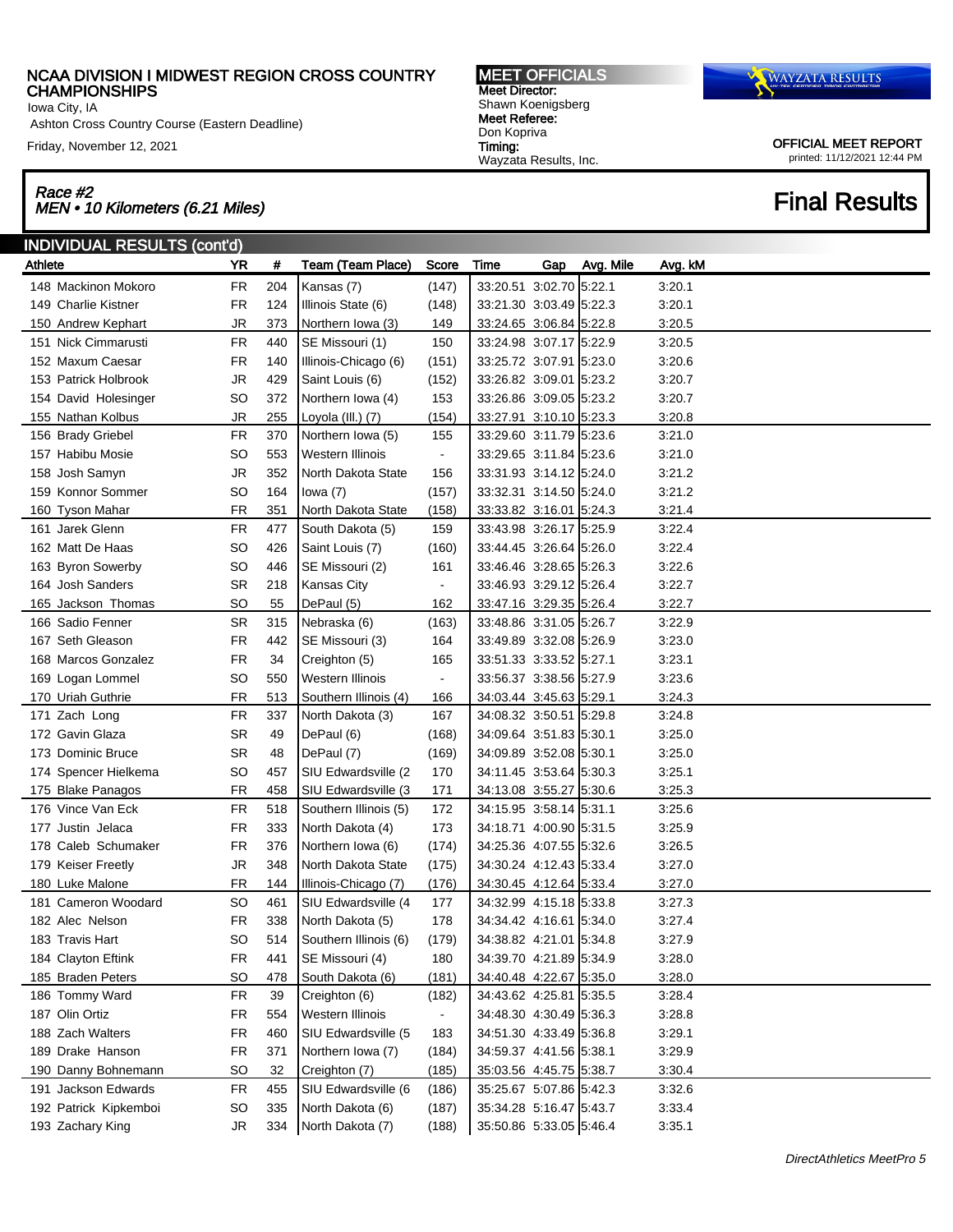Iowa City, IA

Ashton Cross Country Course (Eastern Deadline)

Friday, November 12, 2021

# Race #2 Race #2<br>MEN • 10 Kilometers (6.21 Miles) Final Results

MEET OFFICIALS Meet Director: Shawn Koenigsberg Meet Referee: Don Kopriva Timing: Wayzata Results, Inc.



| <b>INDIVIDUAL RESULTS (cont'd)</b>        |           |     |                        |                |                         |     |           |         |  |  |
|-------------------------------------------|-----------|-----|------------------------|----------------|-------------------------|-----|-----------|---------|--|--|
| Athlete                                   | YR        | #   | Team (Team Place)      | Score          | Time                    | Gap | Avg. Mile | Avg. kM |  |  |
| 194 Tyler Guthrie                         | FR.       | 456 | SIU Edwardsville (7    | (189)          | 35:53.80 5:35.99 5:46.8 |     |           | 3:35.4  |  |  |
| 195 Brandon Clark                         | JR        | 215 | Kansas City            | ٠              | 36:16.77 5:58.96 5:50.5 |     |           | 3:37.7  |  |  |
| 196 Schuyler Ogden                        | <b>SR</b> | 444 | <b>SE Missouri (5)</b> | 190            | 36:37.83 6:20.02 5:53.9 |     |           | 3.39.8  |  |  |
| 197 Justin Splitt                         | FR.       | 447 | <b>SE Missouri (6)</b> | (191)          | 36:55.85 6:38.04 5:56.8 |     |           | 3:41.6  |  |  |
| 198 Isaiah Mooreman                       | FR.       | 552 | Western Illinois       | ٠              | 37:20.15 7:02.34 6:00.7 |     |           | 3.44.0  |  |  |
| 199 Brenden Mosher                        | FR.       | 217 | Kansas City            | ٠              | 38:41.40 8:23.59 6:13.8 |     |           | 3:52.1  |  |  |
| 200 Sean Bryant                           | SR.       | 214 | <b>IKansas City</b>    | ٠              | 42:17.80 11:59.9 6:48.7 |     |           | 4:13.8  |  |  |
| Aaron Modrow<br>$\mathbf{u}$              | SO.       | 443 | <b>ISE Missouri</b>    | $\blacksquare$ | <b>DNF</b>              |     | $--$      | ---     |  |  |
| Dais Malebana<br>$\overline{\phantom{a}}$ | <b>SR</b> | 318 | Nebraska               | ٠              | <b>DNF</b>              |     | l---      | ---     |  |  |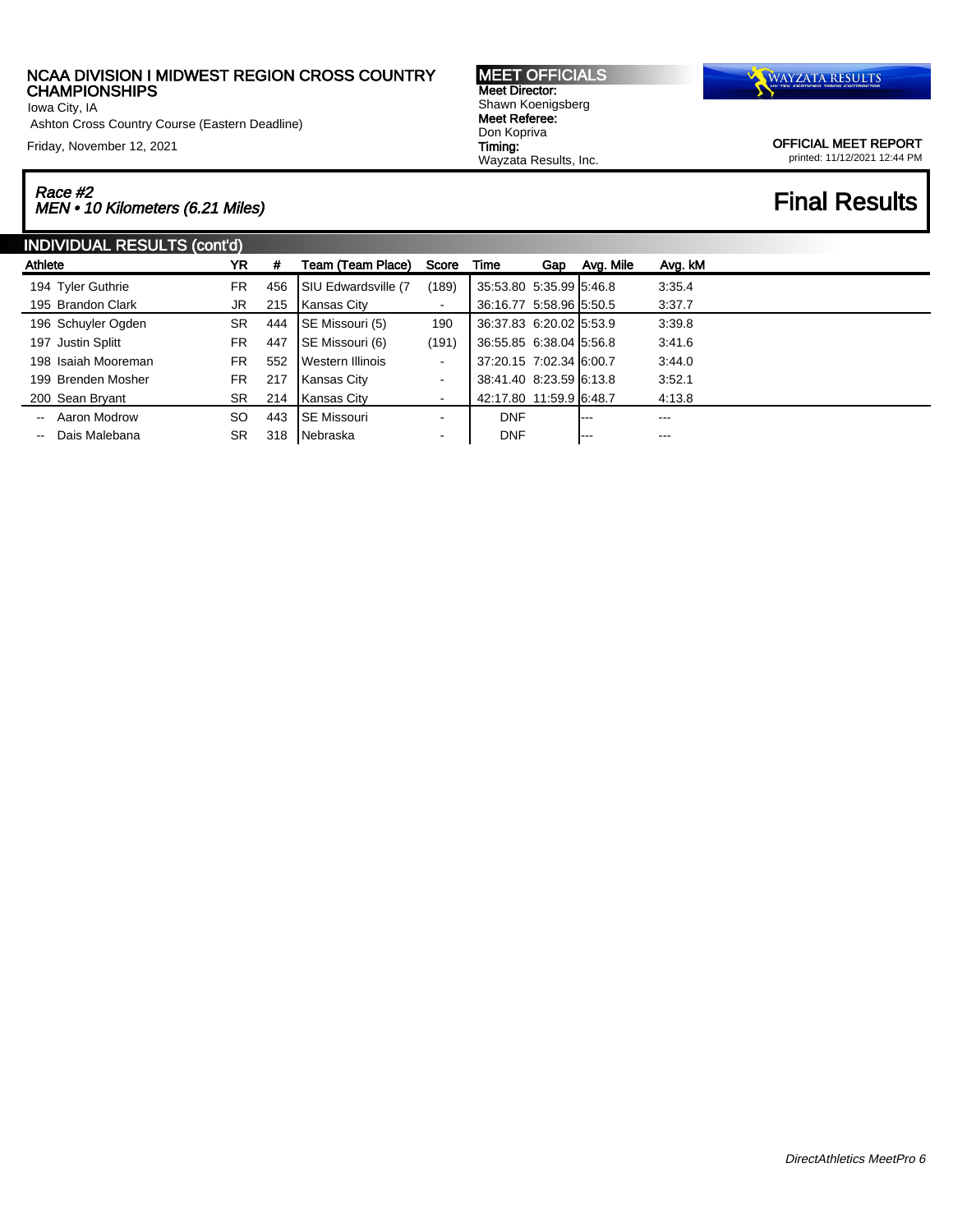Iowa City, IA

Ashton Cross Country Course (Eastern Deadline)

Friday, November 12, 2021

## Race #1 Race #1<br>WOMEN • 6 Kilometers (3.73 Miles) Final Results

TEAM SCORING SUMMARY Final Standings **Score Score Scoring Order Avg.** Spread Minnesota 45 4-5-6-12-18(34)(66) 20:57 0:23.8 Oklahoma State 75 2-7-8-27-31(39) 21:04 0:36.8 Iowa State 81 1-9-14-25-32(43)(45) 21:06 0:39.8 Northwestern 169 3-15-33-42-76(87)(125) 21:24 1:10.9 Illinois 192 24-37-41-44-46(47)(53) 21:30 0:16.1 Kansas State 243 19-30-38-57-99(129)(175) 21:38 1:04.4 Tulsa 263 22-29-62-71-79(93)(102) 21:41 0:45.4 Missouri 275 23-50-60-67-75(81)(163) 21:43 0:41.9 Nebraska 303 10-48-63-74-108(130)(157) 21:46 1:31.7 Bradley 341 16-35-85-94-111(140)(154) 21:54 1:19.7 Loyola (Ill.) 347 11-36-77-109-114(122)(143) 21:54 1:34.9 Kansas 352 13-28-55-123-133(150)(182) 21:54 1:40.4 South Dakota St. 365 21-68-73-100-103(113)(134) 21:58 1:07.0 Iowa 388 56-58-61-101-112(115)(171) 22:02 0:47.2 South Dakota 431 59-64-84-106-118(119)(159) 22:09 0:47.4 Illinois State 451 65-83-91-95-117(127)(147) 22:11 0:43.1 North Dakota State 457 40-72-78-131-136(145)(170) 22:13 1:16.2 Eastern Illinois 507 20-49-141-144-153(158)(181) 22:22 1:49.3 Drake 515 51-70-105-124-165(177)(204) 22:23 1:38.0 Missouri State 584 82-92-98-146-166(199)(205) 22:36 1:15.5 Wichita State 586 17-89-110-184-186 22:37 2:27.8 Southern Illinois 610 52-97-120-167-174(187)(206) 22:40 1:47.3 Northern Iowa 622 54-126-139-151-152(160)(192) 22:41 1:21.6 North Dakota 640 69-121-132-149-169(215) 22:43 1:30.8 DePaul 651 26-86-156-189-194(207)(209) 22:50 2:32.8 Creighton 692 90-96-155-168-183(191)(193) 22:54 1:25.5 Saint Louis 717 80-104-148-188-197(200)(211) 23:04 2:03.9 Northern Illinois 728 116-137-138-161-176(212) 23:00 0:59.1 Illinois-Chicago 742 88-107-172-185-190(196)(198) 23:05 1:36.3 SE Missouri 871 142-164-173-179-213 23:41 2:13.5 SIU Edwardsville 873 128-162-180-201-202(208)(214) 23:41 1:44.5 Western Illinois 921 135-178-195-203-210(216) 23:56 2:02.5

# INDIVIDUAL RESULTS

| Athlete |                    | YR        | Team (Team Place)       | Score | Time                         | Gap                      | Ava. Mile | Avg. kM |
|---------|--------------------|-----------|-------------------------|-------|------------------------------|--------------------------|-----------|---------|
|         | Cailie Loque       | SR        | 172   Iowa State (1)    |       | 20:45.08                     | $\overline{\phantom{a}}$ | 5:33.8    | 3:27.5  |
|         | 2 Taylor Roe       | JR        | 400 Oklahoma State (1)  | 2     | $\mid$ 20:46.27              | 1.19 5:34.1              |           | 3:27.7  |
|         | 3 Rachel McCardell |           | JR 386 Northwestern (1) | 3     | $\vert$ 20:49.56 4.48 5:35.0 |                          |           | 3:28.3  |
| 4       | Bethany Hasz       | <b>SR</b> | 264   Minnesota (1)     | 4     | 20:49.74                     | 4.66 5:35.1              |           | 3:28.3  |

DirectAthletics MeetPro 1



MEET OFFICIALS Meet Director: Shawn Koenigsberg Meet Referee: Don Kopriva Timing: Wayzata Results, Inc.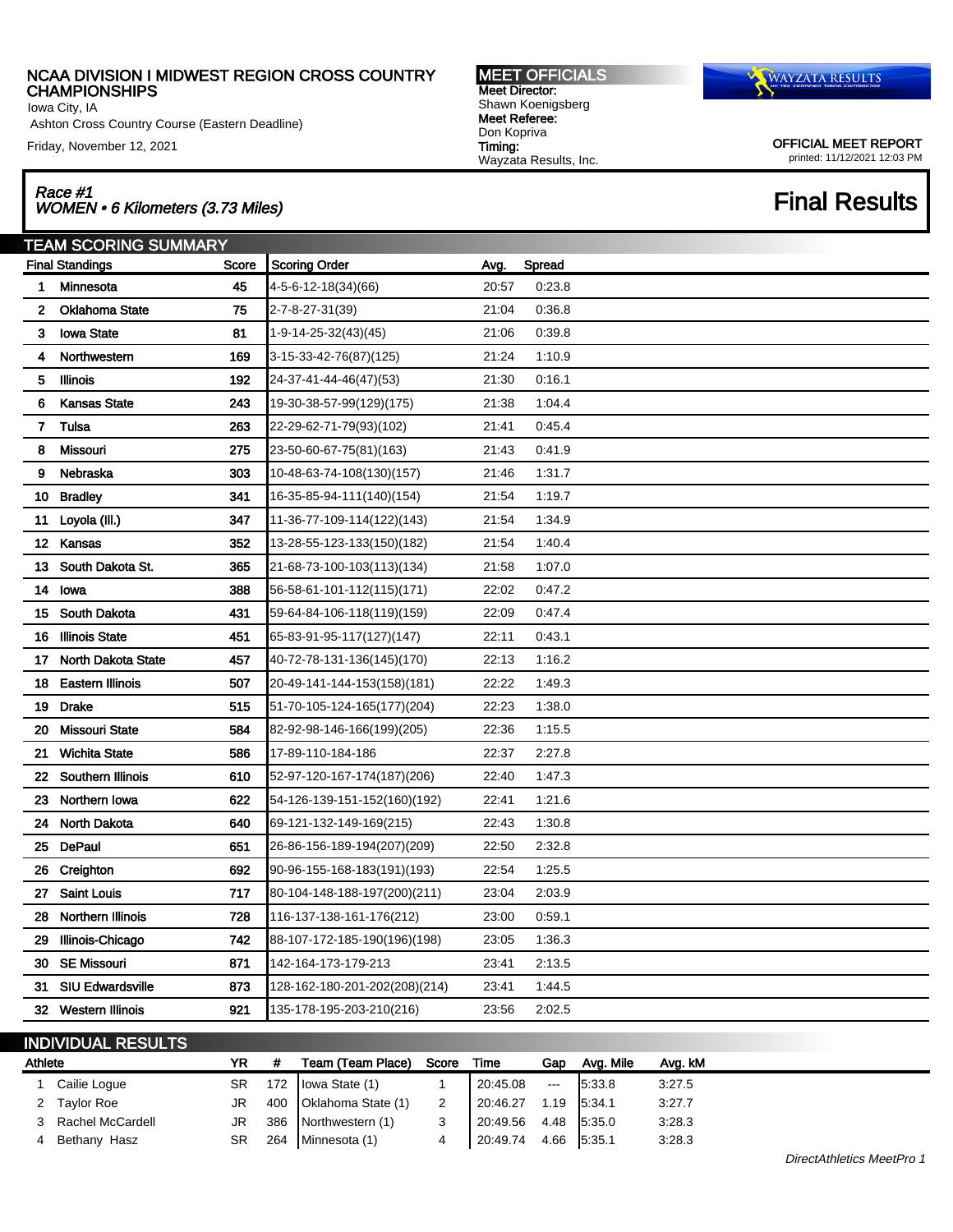Iowa City, IA

Friday, November 12, 2021

# Race #1

INDIVIDUAL RESULTS (cont'd) Athlete **YR** # Team (Team Place) Score Time Gap Avg. Mile Avg. kM Abby Kohut-Jackson SR 267 Minnesota (2) 5 20:49.80 4.72 5:35.1 3:28.3 Megan Hasz SR 265 Minnesota (3) 6 20:50.00 4.92 5:35.1 3:28.3 Molly Born SR 391 Oklahoma State (2) 7 20:52.18 7.10 5:35.7 3:28.7 Gabby Hentemann JR 394 Oklahoma State (3) 8 20:53.78 8.70 5:36.1 3:29.0 Ashley Tutt SR 175 Iowa State (2) 9 20:55.56 10.48 5:36.6 3:29.3 Erika Freyhof SR 309 Nebraska (1) 10 20:56.07 10.99 5:36.7 3:29.3 Anneka Murrin JR 245 Loyola (Ill.) (1) 11 20:56.68 11.60 5:36.9 3:29.4 Anastasia Korzenowski JR 268 Minnesota (4) 12 20:58.60 13.52 5:37.4 3:29.8 Lona Latema SO 196 Kansas (1) 13 21:04.17 19.09 5:38.9 3:30.7 Dana Feyen SO 170 Iowa State (3) 14 21:04.86 19.78 5:39.1 3:30.8 Lotte van der Pol SR 388 Northwestern (2) 15 21:08.15 23.07 5:40.0 3:31.4 Nicola Jansen FR 3 Bradley (1) 16 21:10.05 24.97 5:40.5 3:31.7 Yazmine Wright SR 562 Wichita State (1) 17 21:11.06 25.98 5:40.8 3:31.8 Jaycie Thomsen JR 270 Minnesota (5) 18 21:13.49 28.41 5:41.4 3:32.2 Jaybe Shufelberger SO 224 Kansas State (1) 19 21:13.83 28.75 5:41.5 3:32.3 Lindsey Carlson SR 75 Eastern Illinois (1) 20 21:14.24 29.16 5:41.6 3:32.4 Leah Hansen SO 488 South Dakota St. (1 21 21:15.67 30.59 5:42.0 3:32.6 Katharina Pesendorfer JR 526 Tulsa (1) 22 21:17.06 31.98 5:42.4 3:32.8 Sarah Chapman SR 280 Missouri (1) 23 21:17.15 32.07 5:42.4 3:32.9 Olivia Howell SO 98 Illinois (1) 24 21:17.80 32.72 5:42.6 3:33.0 Race #1<br>WOMEN • 6 Kilometers (3.73 Miles) Final Results

MEET OFFICIALS

 Madelynn Hill SO 171 Iowa State (4) 25 21:18.95 33.87 5:42.9 3:33.2 Olivia Borowiak JR 42 DePaul (1) 26 21:20.08 35.00 5:43.2 3:33.3 Clarissa Morales SR 395 Oklahoma State (4) 27 21:20.16 35.08 5:43.2 3:33.4 Sommer Herner JR 192 Kansas (2) 28 21:20.56 35.48 5:43.3 3:33.4 Caroline Miller JR 524 Tulsa (2) 29 21:21.67 36.59 5:43.6 3:33.6 Kassidy Johnson JR 221 Kansas State (2) 30 21:21.97 36.89 5:43.7 3:33.7 Rilee Rigdon SO 399 Oklahoma State (5) 31 21:23.02 37.94 5:44.0 3:33.8 Winrose Chesang JR 167 Iowa State (5) 32 21:24.86 39.78 5:44.5 3:34.1 Kalea Bartolotto SO 377 Northwestern (3) 33 21:27.13 42.05 5:45.1 3:34.5 Tate Sweeney JR 269 Minnesota (6) (34) 21:27.72 42.64 5:45.2 3:34.6 Ashley Maguire FR 6 Bradley (2) 35 21:28.43 43.35 5:45.4 3:34.7 Claire Hengesbaugh JR 242 Loyola (Ill.) (2) 36 21:28.59 43.51 5:45.5 3:34.8 Emma Milburn JR 101 Illinois (2) 37 21:28.73 43.65 5:45.5 3:34.8 Hannah Stewart SO 226 Kansas State (3) 38 21:29.71 44.63 5:45.8 3:35.0 Stephanie Moss SO 396 Oklahoma State (6) (39) 21:31.15 46.07 5:46.2 3:35.2 Kelby Anderson SR 340 North Dakota State 40 21:31.60 46.52 5:46.3 3:35.3 Allison McGrath SR 100 Illinois (3) 41 21:31.69 46.61 5:46.3 3:35.3 Olivia Verbeke JR 389 Northwestern (4) 42 21:32.78 47.70 5:46.6 3:35.5 Janette Schraft SO 174 Iowa State (6) (43) 21:33.27 48.19 5:46.7 3:35.5 Annalyssa Crain FR 95 Illinois (4) 44 21:33.42 48.34 5:46.8 3:35.6 Brenna Cohoon FR 168 Iowa State (7) (45) 21:33.47 48.39 5:46.8 3:35.6 Rebecca Craddock SR 94 Illinois (5) 46 21:33.81 48.73 5:46.9 3:35.6 Halle Hill FR 97 Illinois (6) (47) 21:36.84 51.76 5:47.7 3:36.1 Hannah Godwin FR 310 Nebraska (2) 48 21:37.72 52.64 5:47.9 3:36.3 Kate Bushue JR 74 Eastern Illinois (2) 49 21:38.10 53.02 5:48.0 3:36.4 Reilly Revord JR 286 Missouri (2) 50 21:40.22 55.14 5:48.6 3:36.7

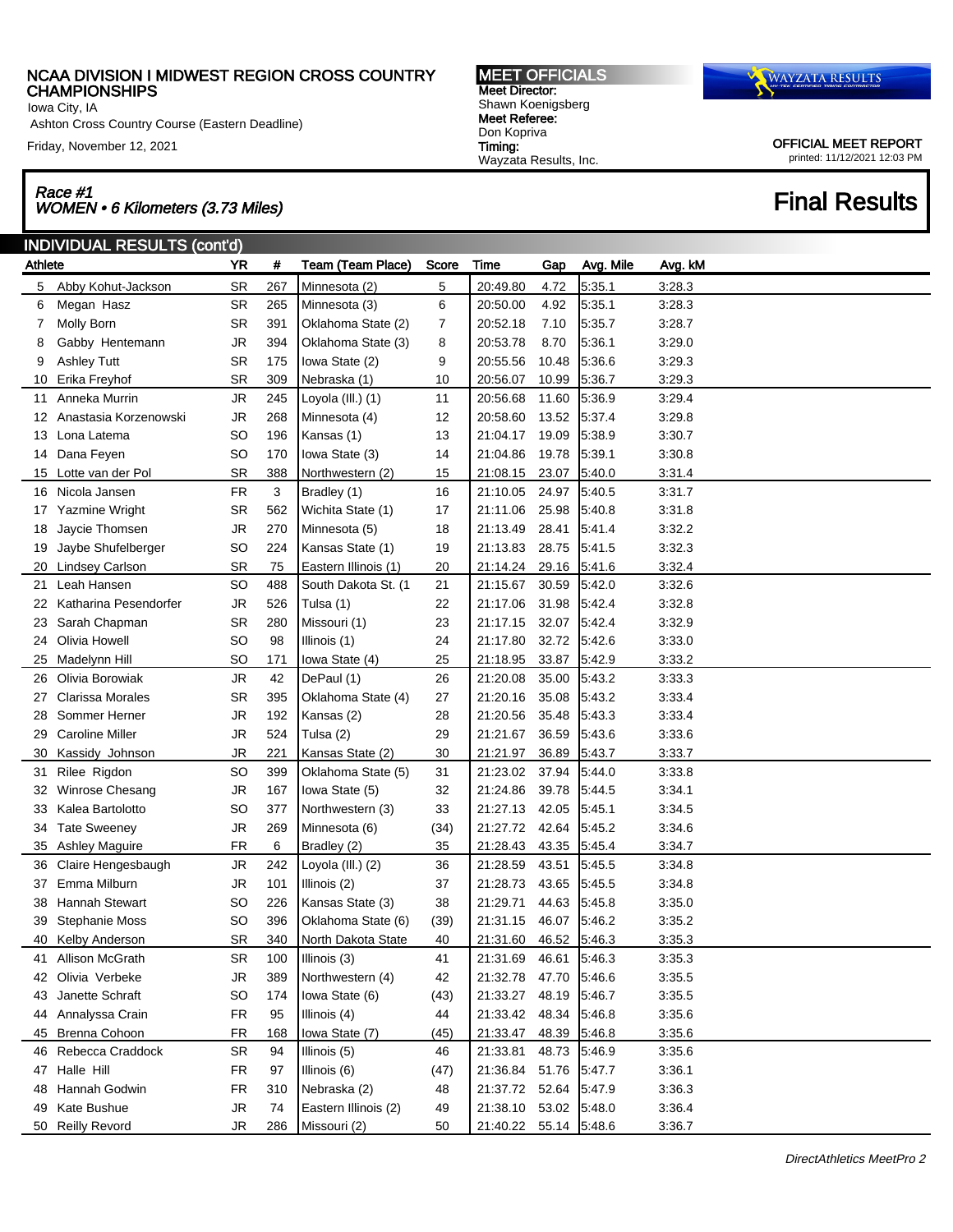Iowa City, IA

Ashton Cross Country Course (Eastern Deadline)

Friday, November 12, 2021

# Race #1 Race #1<br>WOMEN • 6 Kilometers (3.73 Miles) Final Results

MEET OFFICIALS Meet Director: Shawn Koenigsberg Meet Referee: Don Kopriva Timing: Wayzata Results, Inc.



|         | INDIVIDUAL RESULTS (cont'd) |           |                |                          |       |                         |       |           |         |
|---------|-----------------------------|-----------|----------------|--------------------------|-------|-------------------------|-------|-----------|---------|
| Athlete |                             | <b>YR</b> | #              | <b>Team (Team Place)</b> | Score | Time                    | Gap   | Avg. Mile | Avg. kM |
|         | 51 Brooke Mullins           | <b>FR</b> | 62             | Drake (1)                | 51    | 21:40.37                | 55.29 | 5.48.6    | 3:36.7  |
|         | 52 Kayla Schiera            | <b>SO</b> | 512            | Southern Illinois (1)    | 52    | 21:40.38                | 55.30 | 5:48.6    | 3:36.7  |
|         | 53 Ayah Aldadah             | JR        | 93             | Illinois (7)             | (53)  | 21:40.89                | 55.81 | 5:48.8    | 3:36.8  |
| 54      | Kiki Connell                | <b>FR</b> | 362            | Northern Iowa (1)        | 54    | 21:41.51                | 56.43 | 5:48.9    | 3:36.9  |
| 55      | Avryl Johnson               | <b>SO</b> | 193            | Kansas (3)               | 55    | 21:42.00                | 56.92 | 5:49.1    | 3:37.0  |
|         | 56 Lauren McMahon           | <b>FR</b> | 153            | lowa $(1)$               | 56    | 21:43.87                | 58.79 | 5.49.6    | 3:37.3  |
| 57      | <b>Sydney Burton</b>        | <b>SO</b> | 219            | Kansas State (4)         | 57    | 21:44.18                | 59.10 | 5:49.6    | 3:37.4  |
| 58      | Jessica McKee               | <b>SR</b> | 152            | lowa $(2)$               | 58    | 21:44.70                | 59.62 | 5.49.8    | 3:37.5  |
| 59      | Ella Byers                  | <b>FR</b> | 463            | South Dakota (1)         | 59    | 21:45.96 1:00.88 5:50.1 |       |           | 3:37.7  |
| 60      | <b>Katherine Hanners</b>    | JR        | 212            | <b>Kansas City</b>       |       | 21:46.05 1:00.97 5:50.1 |       |           | 3:37.7  |
| 61      | McKenna Revord              | <b>FR</b> | 285            | Missouri (3)             | 60    | 21:47.18 1:02.10 5:50.5 |       |           | 3:37.9  |
| 62      | Brooke McKee                | <b>FR</b> | 151            | lowa $(3)$               | 61    | 21:47.56 1:02.48 5:50.6 |       |           | 3:37.9  |
| 63      | <b>Chloe Hershenow</b>      | <b>SO</b> | 519            | Tulsa (3)                | 62    | 21:47.59 1:02.51 5:50.6 |       |           | 3:37.9  |
| 64      | Grace Pagone                | <b>SR</b> | 312            | Nebraska (3)             | 63    | 21:49.02 1:03.94 5:50.9 |       |           | 3:38.2  |
|         | 65 Abrielle Jirele          | <b>FR</b> | 466            | South Dakota (2)         | 64    | 21:49.08 1:04.00 5:51.0 |       |           | 3:38.2  |
| 66      | <b>Caroline Meyers</b>      | <b>JR</b> | 117            | Illinois State (1)       | 65    | 21:49.77 1:04.69 5:51.1 |       |           | 3:38.3  |
| 67      | Carissa Dock                | <b>SR</b> | 263            | Minnesota (7)            | (66)  | 21:49.82 1:04.74 5:51.2 |       |           | 3:38.3  |
| 68      | Isabelle Christiansen       | SO        | 281            | Missouri (4)             | 67    | 21:50.00 1:04.92 5:51.2 |       |           | 3:38.3  |
| 69      | Cailee Peterson             | <b>SR</b> | 491            | South Dakota St. (2      | 68    | 21:50.68 1:05.60 5:51.4 |       |           | 3:38.4  |
| 70      | Ellyssa Peterson            | <b>SR</b> | 330            | North Dakota (1)         | 69    | 21:51.26 1:06.18 5:51.5 |       |           | 3:38.5  |
| 71      | <b>Tyla Lumley</b>          | <b>FR</b> | 60             | Drake (2)                | 70    | 21:52.48 1:07.40 5:51.9 |       |           | 3:38.7  |
| 72      | Chloe McEachran             | <b>JR</b> | 523            | Tulsa (4)                | 71    | 21:56.10 1:11.02 5:52.8 |       |           | 3:39.4  |
| 73      | Grace Link                  | <b>FR</b> | 343            | North Dakota State       | 72    | 21:56.89 1:11.81 5:53.1 |       |           | 3:39.5  |
| 74      | Anna Donnay                 | <b>SR</b> | 486            | South Dakota St. (3      | 73    | 21:57.67 1:12.59 5:53.3 |       |           | 3:39.6  |
| 75      | Jacquelyn Abanses           | <b>FR</b> | 307            | Nebraska (4)             | 74    | 21:57.99 1:12.91 5:53.3 |       |           | 3:39.7  |
| 76      | Allison Newman              | <b>FR</b> | 283            | Missouri (5)             | 75    | 21:58.96 1:13.88 5:53.6 |       |           | 3:39.8  |
| 77      | Maggie Mason                | <b>FR</b> | 385            | Northwestern (5)         | 76    | 22:00.40 1:15.32 5:54.0 |       |           | 3:40.1  |
| 78      | Mimi Reimers                | <b>SR</b> | 247            | Loyola (III.) (3)        | 77    | 22:01.61 1:16.53 5:54.3 |       |           | 3:40.3  |
| 79      | Kaleesa Houston             | SO        | 342            | North Dakota State       | 78    | 22:02.26 1:17.18 5:54.5 |       |           | 3:40.4  |
| 80      | Alice Newcombe              | <b>SR</b> | 525            | Tulsa (5)                | 79    | 22:02.44 1:17.36 5:54.5 |       |           | 3:40.4  |
| 81      | Megan Kress                 | <b>SR</b> | 418            | Saint Louis (1)          | 80    | 22:03.24 1:18.16 5:54.8 |       |           | 3:40.5  |
| 82      | Mikayla Reed                | <b>JR</b> | 284            | Missouri (6)             | (81)  | 22:04.12 1:19.04 5:55.0 |       |           | 3:40.7  |
| 83      | Edna Dar                    | <b>JR</b> | 298            | Missouri State (1)       | 82    | 22:04.56 1:19.48 5:55.1 |       |           | 3:40.8  |
|         | 84 Rachel Hickey            | <b>JR</b> | 116            | Illinois State (2)       | 83    | 22:04.69 1:19.61 5:55.1 |       |           | 3:40.8  |
|         | 85 Abby Ripperda            | JR        | 471            | South Dakota (3)         | 84    | 22:05.87 1:20.79 5:55.5 |       |           | 3:41.0  |
|         | 86 Sophia McDonnell         | SO        | $\overline{7}$ | Bradley (3)              | 85    | 22:06.05 1:20.97 5:55.5 |       |           | 3:41.0  |
| 87      | Nina Amicon                 | JR.       | 40             | DePaul (2)               | 86    | 22:06.40 1:21.32 5:55.6 |       |           | 3:41.1  |
| 88      | Amanda Mosborg              | SR        | 387            | Northwestern (6)         | (87)  | 22:07.65 1:22.57 5:55.9 |       |           | 3:41.3  |
| 89      | Teresa Mejia                | JR        | 135            | Illinois-Chicago (1)     | 88    | 22:08.09 1:23.01 5:56.1 |       |           | 3:41.3  |
| 90      | Danielle Rinn               | SO        | 559            | Wichita State (2)        | 89    | 22:09.23 1:24.15 5:56.4 |       |           | 3:41.5  |
| 91      | Danielle Hotalling          | JR        | 26             | Creighton (1)            | 90    | 22:11.32 1:26.24 5:56.9 |       |           | 3:41.9  |
| 92      | Claire Fuhlhage             | JR        | 113            | Illinois State (3)       | 91    | 22:13.02 1:27.94 5:57.4 |       |           | 3:42.2  |
| 93      | Sierra Williams             | FR        | 306            | Missouri State (2)       | 92    | 22:13.25 1:28.17 5:57.4 |       |           | 3:42.2  |
| 94      | Sara Scott                  | FR        | 528            | Tulsa (6)                | (93)  | 22:13.30 1:28.22 5:57.5 |       |           | 3:42.2  |
|         | 95 Tiana LoStracco          | <b>FR</b> | 5              | Bradley (4)              | 94    | 22:13.50 1:28.42 5:57.5 |       |           | 3:42.3  |
|         | 96 Maddi Exline             | JR        | 112            | Illinois State (4)       | 95    | 22:13.93 1:28.85 5:57.6 |       |           | 3:42.3  |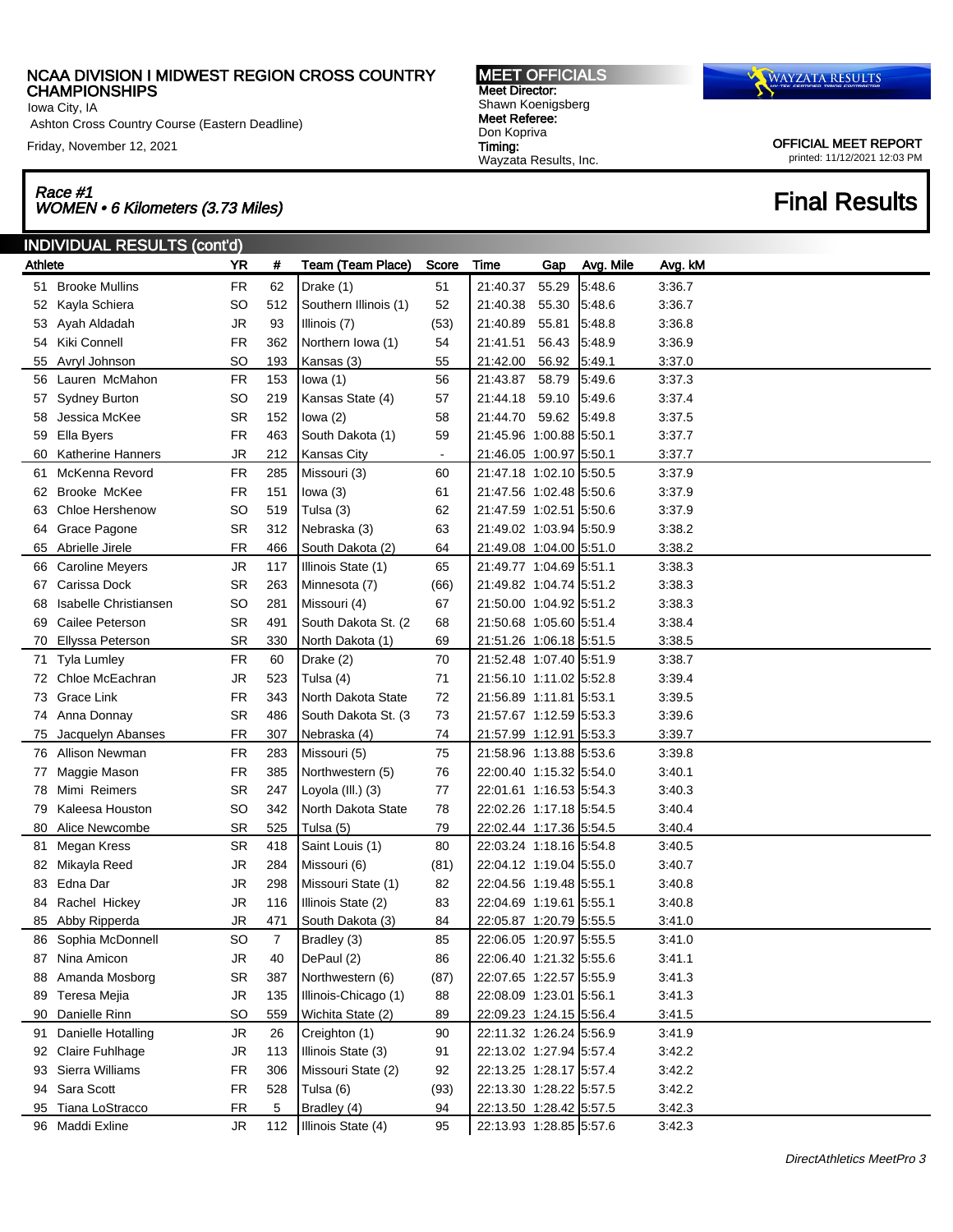Iowa City, IA

Ashton Cross Country Course (Eastern Deadline)

Friday, November 12, 2021

# Race #1 Race #1<br>WOMEN • 6 Kilometers (3.73 Miles) Final Results

MEET OFFICIALS Meet Director: Shawn Koenigsberg Meet Referee: Don Kopriva Timing: Wayzata Results, Inc.



| <b>INDIVIDUAL RESULTS (cont'd)</b> |                                                                                                                                                                                                                                                                                                                                                                                                                                                                                                                                                                                                                                                                                                                                                                                                                                                                                                                                                                                                              |     |                       |                |      |     |           |                                                                                                                                                                                                                                                                                                                                                                                                                                                                                                                                                                                                                                                                                                                                                                                                                                                                                                                                                                                                                                                                                                                                                                                                                                                                                        |  |
|------------------------------------|--------------------------------------------------------------------------------------------------------------------------------------------------------------------------------------------------------------------------------------------------------------------------------------------------------------------------------------------------------------------------------------------------------------------------------------------------------------------------------------------------------------------------------------------------------------------------------------------------------------------------------------------------------------------------------------------------------------------------------------------------------------------------------------------------------------------------------------------------------------------------------------------------------------------------------------------------------------------------------------------------------------|-----|-----------------------|----------------|------|-----|-----------|----------------------------------------------------------------------------------------------------------------------------------------------------------------------------------------------------------------------------------------------------------------------------------------------------------------------------------------------------------------------------------------------------------------------------------------------------------------------------------------------------------------------------------------------------------------------------------------------------------------------------------------------------------------------------------------------------------------------------------------------------------------------------------------------------------------------------------------------------------------------------------------------------------------------------------------------------------------------------------------------------------------------------------------------------------------------------------------------------------------------------------------------------------------------------------------------------------------------------------------------------------------------------------------|--|
|                                    | YR                                                                                                                                                                                                                                                                                                                                                                                                                                                                                                                                                                                                                                                                                                                                                                                                                                                                                                                                                                                                           | #   | Team (Team Place)     | Score          | Time | Gap | Avg. Mile | Avg. kM                                                                                                                                                                                                                                                                                                                                                                                                                                                                                                                                                                                                                                                                                                                                                                                                                                                                                                                                                                                                                                                                                                                                                                                                                                                                                |  |
|                                    |                                                                                                                                                                                                                                                                                                                                                                                                                                                                                                                                                                                                                                                                                                                                                                                                                                                                                                                                                                                                              | 25  |                       | 96             |      |     |           | 3.42.4                                                                                                                                                                                                                                                                                                                                                                                                                                                                                                                                                                                                                                                                                                                                                                                                                                                                                                                                                                                                                                                                                                                                                                                                                                                                                 |  |
| <b>Stephanie Anthonies</b>         | <b>FR</b>                                                                                                                                                                                                                                                                                                                                                                                                                                                                                                                                                                                                                                                                                                                                                                                                                                                                                                                                                                                                    | 507 | Southern Illinois (2) | 97             |      |     |           | 3:42.8                                                                                                                                                                                                                                                                                                                                                                                                                                                                                                                                                                                                                                                                                                                                                                                                                                                                                                                                                                                                                                                                                                                                                                                                                                                                                 |  |
|                                    | <b>FR</b>                                                                                                                                                                                                                                                                                                                                                                                                                                                                                                                                                                                                                                                                                                                                                                                                                                                                                                                                                                                                    | 300 | Missouri State (3)    | 98             |      |     |           | 3:43.0                                                                                                                                                                                                                                                                                                                                                                                                                                                                                                                                                                                                                                                                                                                                                                                                                                                                                                                                                                                                                                                                                                                                                                                                                                                                                 |  |
|                                    | SO                                                                                                                                                                                                                                                                                                                                                                                                                                                                                                                                                                                                                                                                                                                                                                                                                                                                                                                                                                                                           | 225 | Kansas State (5)      | 99             |      |     |           | 3:43.0                                                                                                                                                                                                                                                                                                                                                                                                                                                                                                                                                                                                                                                                                                                                                                                                                                                                                                                                                                                                                                                                                                                                                                                                                                                                                 |  |
|                                    | <b>FR</b>                                                                                                                                                                                                                                                                                                                                                                                                                                                                                                                                                                                                                                                                                                                                                                                                                                                                                                                                                                                                    | 482 | South Dakota St. (4   | 100            |      |     |           | 3:43.3                                                                                                                                                                                                                                                                                                                                                                                                                                                                                                                                                                                                                                                                                                                                                                                                                                                                                                                                                                                                                                                                                                                                                                                                                                                                                 |  |
|                                    | <b>FR</b>                                                                                                                                                                                                                                                                                                                                                                                                                                                                                                                                                                                                                                                                                                                                                                                                                                                                                                                                                                                                    | 148 | lowa $(4)$            | 101            |      |     |           | 3:43.5                                                                                                                                                                                                                                                                                                                                                                                                                                                                                                                                                                                                                                                                                                                                                                                                                                                                                                                                                                                                                                                                                                                                                                                                                                                                                 |  |
|                                    | <b>SO</b>                                                                                                                                                                                                                                                                                                                                                                                                                                                                                                                                                                                                                                                                                                                                                                                                                                                                                                                                                                                                    | 521 | Tulsa (7)             | (102)          |      |     |           | 3:43.7                                                                                                                                                                                                                                                                                                                                                                                                                                                                                                                                                                                                                                                                                                                                                                                                                                                                                                                                                                                                                                                                                                                                                                                                                                                                                 |  |
|                                    | JR                                                                                                                                                                                                                                                                                                                                                                                                                                                                                                                                                                                                                                                                                                                                                                                                                                                                                                                                                                                                           | 485 | South Dakota St. (5   | 103            |      |     |           | 3:43.8                                                                                                                                                                                                                                                                                                                                                                                                                                                                                                                                                                                                                                                                                                                                                                                                                                                                                                                                                                                                                                                                                                                                                                                                                                                                                 |  |
|                                    | <b>SR</b>                                                                                                                                                                                                                                                                                                                                                                                                                                                                                                                                                                                                                                                                                                                                                                                                                                                                                                                                                                                                    | 417 | Saint Louis (2)       | 104            |      |     |           | 3:43.9                                                                                                                                                                                                                                                                                                                                                                                                                                                                                                                                                                                                                                                                                                                                                                                                                                                                                                                                                                                                                                                                                                                                                                                                                                                                                 |  |
|                                    | <b>FR</b>                                                                                                                                                                                                                                                                                                                                                                                                                                                                                                                                                                                                                                                                                                                                                                                                                                                                                                                                                                                                    | 61  | Drake (3)             | 105            |      |     |           | 3:44.1                                                                                                                                                                                                                                                                                                                                                                                                                                                                                                                                                                                                                                                                                                                                                                                                                                                                                                                                                                                                                                                                                                                                                                                                                                                                                 |  |
|                                    | SO                                                                                                                                                                                                                                                                                                                                                                                                                                                                                                                                                                                                                                                                                                                                                                                                                                                                                                                                                                                                           | 464 | South Dakota (4)      | 106            |      |     |           | 3:44.4                                                                                                                                                                                                                                                                                                                                                                                                                                                                                                                                                                                                                                                                                                                                                                                                                                                                                                                                                                                                                                                                                                                                                                                                                                                                                 |  |
|                                    | <b>SO</b>                                                                                                                                                                                                                                                                                                                                                                                                                                                                                                                                                                                                                                                                                                                                                                                                                                                                                                                                                                                                    | 137 | Illinois-Chicago (2)  | 107            |      |     |           | 3:44.4                                                                                                                                                                                                                                                                                                                                                                                                                                                                                                                                                                                                                                                                                                                                                                                                                                                                                                                                                                                                                                                                                                                                                                                                                                                                                 |  |
|                                    | <b>JR</b>                                                                                                                                                                                                                                                                                                                                                                                                                                                                                                                                                                                                                                                                                                                                                                                                                                                                                                                                                                                                    | 313 | Nebraska (5)          | 108            |      |     |           | 3:44.6                                                                                                                                                                                                                                                                                                                                                                                                                                                                                                                                                                                                                                                                                                                                                                                                                                                                                                                                                                                                                                                                                                                                                                                                                                                                                 |  |
|                                    | <b>SR</b>                                                                                                                                                                                                                                                                                                                                                                                                                                                                                                                                                                                                                                                                                                                                                                                                                                                                                                                                                                                                    | 239 | Loyola (III.) (4)     | 109            |      |     |           | 3:44.7                                                                                                                                                                                                                                                                                                                                                                                                                                                                                                                                                                                                                                                                                                                                                                                                                                                                                                                                                                                                                                                                                                                                                                                                                                                                                 |  |
|                                    | SO                                                                                                                                                                                                                                                                                                                                                                                                                                                                                                                                                                                                                                                                                                                                                                                                                                                                                                                                                                                                           | 560 | Wichita State (3)     | 110            |      |     |           | 3:44.8                                                                                                                                                                                                                                                                                                                                                                                                                                                                                                                                                                                                                                                                                                                                                                                                                                                                                                                                                                                                                                                                                                                                                                                                                                                                                 |  |
|                                    | <b>FR</b>                                                                                                                                                                                                                                                                                                                                                                                                                                                                                                                                                                                                                                                                                                                                                                                                                                                                                                                                                                                                    | 8   | Bradley (5)           | 111            |      |     |           | 3:45.0                                                                                                                                                                                                                                                                                                                                                                                                                                                                                                                                                                                                                                                                                                                                                                                                                                                                                                                                                                                                                                                                                                                                                                                                                                                                                 |  |
|                                    | SR                                                                                                                                                                                                                                                                                                                                                                                                                                                                                                                                                                                                                                                                                                                                                                                                                                                                                                                                                                                                           | 156 | lowa $(5)$            | 112            |      |     |           | 3:45.2                                                                                                                                                                                                                                                                                                                                                                                                                                                                                                                                                                                                                                                                                                                                                                                                                                                                                                                                                                                                                                                                                                                                                                                                                                                                                 |  |
|                                    | <b>JR</b>                                                                                                                                                                                                                                                                                                                                                                                                                                                                                                                                                                                                                                                                                                                                                                                                                                                                                                                                                                                                    | 483 | South Dakota St. (6   | (113)          |      |     |           | 3:45.2                                                                                                                                                                                                                                                                                                                                                                                                                                                                                                                                                                                                                                                                                                                                                                                                                                                                                                                                                                                                                                                                                                                                                                                                                                                                                 |  |
|                                    | JR                                                                                                                                                                                                                                                                                                                                                                                                                                                                                                                                                                                                                                                                                                                                                                                                                                                                                                                                                                                                           | 246 | Loyola (III.) (5)     | 114            |      |     |           | 3:45.3                                                                                                                                                                                                                                                                                                                                                                                                                                                                                                                                                                                                                                                                                                                                                                                                                                                                                                                                                                                                                                                                                                                                                                                                                                                                                 |  |
|                                    | JR                                                                                                                                                                                                                                                                                                                                                                                                                                                                                                                                                                                                                                                                                                                                                                                                                                                                                                                                                                                                           | 150 | lowa (6)              | (115)          |      |     |           | 3:45.3                                                                                                                                                                                                                                                                                                                                                                                                                                                                                                                                                                                                                                                                                                                                                                                                                                                                                                                                                                                                                                                                                                                                                                                                                                                                                 |  |
|                                    | <b>SR</b>                                                                                                                                                                                                                                                                                                                                                                                                                                                                                                                                                                                                                                                                                                                                                                                                                                                                                                                                                                                                    | 354 | Northern Illinois (1) | 116            |      |     |           | 3:45.4                                                                                                                                                                                                                                                                                                                                                                                                                                                                                                                                                                                                                                                                                                                                                                                                                                                                                                                                                                                                                                                                                                                                                                                                                                                                                 |  |
|                                    | <b>FR</b>                                                                                                                                                                                                                                                                                                                                                                                                                                                                                                                                                                                                                                                                                                                                                                                                                                                                                                                                                                                                    | 118 | Illinois State (5)    | 117            |      |     |           | 3:45.5                                                                                                                                                                                                                                                                                                                                                                                                                                                                                                                                                                                                                                                                                                                                                                                                                                                                                                                                                                                                                                                                                                                                                                                                                                                                                 |  |
|                                    | JR                                                                                                                                                                                                                                                                                                                                                                                                                                                                                                                                                                                                                                                                                                                                                                                                                                                                                                                                                                                                           | 462 | South Dakota (5)      | 118            |      |     |           | 3:45.5                                                                                                                                                                                                                                                                                                                                                                                                                                                                                                                                                                                                                                                                                                                                                                                                                                                                                                                                                                                                                                                                                                                                                                                                                                                                                 |  |
|                                    | <b>FR</b>                                                                                                                                                                                                                                                                                                                                                                                                                                                                                                                                                                                                                                                                                                                                                                                                                                                                                                                                                                                                    | 467 | South Dakota (6)      | (119)          |      |     |           | 3:45.6                                                                                                                                                                                                                                                                                                                                                                                                                                                                                                                                                                                                                                                                                                                                                                                                                                                                                                                                                                                                                                                                                                                                                                                                                                                                                 |  |
|                                    | SO                                                                                                                                                                                                                                                                                                                                                                                                                                                                                                                                                                                                                                                                                                                                                                                                                                                                                                                                                                                                           | 510 | Southern Illinois (3) | 120            |      |     |           | 3.45.7                                                                                                                                                                                                                                                                                                                                                                                                                                                                                                                                                                                                                                                                                                                                                                                                                                                                                                                                                                                                                                                                                                                                                                                                                                                                                 |  |
|                                    | <b>SO</b>                                                                                                                                                                                                                                                                                                                                                                                                                                                                                                                                                                                                                                                                                                                                                                                                                                                                                                                                                                                                    | 326 | North Dakota (2)      | 121            |      |     |           | 3:45.7                                                                                                                                                                                                                                                                                                                                                                                                                                                                                                                                                                                                                                                                                                                                                                                                                                                                                                                                                                                                                                                                                                                                                                                                                                                                                 |  |
|                                    | <b>SR</b>                                                                                                                                                                                                                                                                                                                                                                                                                                                                                                                                                                                                                                                                                                                                                                                                                                                                                                                                                                                                    | 236 | Loyola (III.) (6)     | (122)          |      |     |           | 3:45.8                                                                                                                                                                                                                                                                                                                                                                                                                                                                                                                                                                                                                                                                                                                                                                                                                                                                                                                                                                                                                                                                                                                                                                                                                                                                                 |  |
|                                    | FR                                                                                                                                                                                                                                                                                                                                                                                                                                                                                                                                                                                                                                                                                                                                                                                                                                                                                                                                                                                                           | 194 | Kansas (4)            | 123            |      |     |           | 3:45.8                                                                                                                                                                                                                                                                                                                                                                                                                                                                                                                                                                                                                                                                                                                                                                                                                                                                                                                                                                                                                                                                                                                                                                                                                                                                                 |  |
|                                    | <b>FR</b>                                                                                                                                                                                                                                                                                                                                                                                                                                                                                                                                                                                                                                                                                                                                                                                                                                                                                                                                                                                                    | 58  | Drake (4)             | 124            |      |     |           | 3.46.1                                                                                                                                                                                                                                                                                                                                                                                                                                                                                                                                                                                                                                                                                                                                                                                                                                                                                                                                                                                                                                                                                                                                                                                                                                                                                 |  |
|                                    | <b>FR</b>                                                                                                                                                                                                                                                                                                                                                                                                                                                                                                                                                                                                                                                                                                                                                                                                                                                                                                                                                                                                    | 384 | Northwestern (7)      | (125)          |      |     |           | 3:46.4                                                                                                                                                                                                                                                                                                                                                                                                                                                                                                                                                                                                                                                                                                                                                                                                                                                                                                                                                                                                                                                                                                                                                                                                                                                                                 |  |
|                                    | <b>FR</b>                                                                                                                                                                                                                                                                                                                                                                                                                                                                                                                                                                                                                                                                                                                                                                                                                                                                                                                                                                                                    | 363 | Northern Iowa (2)     | 126            |      |     |           | 3:46.6                                                                                                                                                                                                                                                                                                                                                                                                                                                                                                                                                                                                                                                                                                                                                                                                                                                                                                                                                                                                                                                                                                                                                                                                                                                                                 |  |
|                                    | <b>FR</b>                                                                                                                                                                                                                                                                                                                                                                                                                                                                                                                                                                                                                                                                                                                                                                                                                                                                                                                                                                                                    | 119 | Illinois State (6)    | (127)          |      |     |           | 3:46.7                                                                                                                                                                                                                                                                                                                                                                                                                                                                                                                                                                                                                                                                                                                                                                                                                                                                                                                                                                                                                                                                                                                                                                                                                                                                                 |  |
|                                    | SR                                                                                                                                                                                                                                                                                                                                                                                                                                                                                                                                                                                                                                                                                                                                                                                                                                                                                                                                                                                                           | 448 | SIU Edwardsville (1   | 128            |      |     |           | 3:46.8                                                                                                                                                                                                                                                                                                                                                                                                                                                                                                                                                                                                                                                                                                                                                                                                                                                                                                                                                                                                                                                                                                                                                                                                                                                                                 |  |
|                                    | <b>SO</b>                                                                                                                                                                                                                                                                                                                                                                                                                                                                                                                                                                                                                                                                                                                                                                                                                                                                                                                                                                                                    | 222 | Kansas State (6)      | (129)          |      |     |           | 3:46.9                                                                                                                                                                                                                                                                                                                                                                                                                                                                                                                                                                                                                                                                                                                                                                                                                                                                                                                                                                                                                                                                                                                                                                                                                                                                                 |  |
|                                    | <b>SO</b>                                                                                                                                                                                                                                                                                                                                                                                                                                                                                                                                                                                                                                                                                                                                                                                                                                                                                                                                                                                                    | 308 | Nebraska (6)          | (130)          |      |     |           | 3:46.9                                                                                                                                                                                                                                                                                                                                                                                                                                                                                                                                                                                                                                                                                                                                                                                                                                                                                                                                                                                                                                                                                                                                                                                                                                                                                 |  |
|                                    | SO                                                                                                                                                                                                                                                                                                                                                                                                                                                                                                                                                                                                                                                                                                                                                                                                                                                                                                                                                                                                           | 209 | Kansas City           | $\blacksquare$ |      |     |           | 3.47.0                                                                                                                                                                                                                                                                                                                                                                                                                                                                                                                                                                                                                                                                                                                                                                                                                                                                                                                                                                                                                                                                                                                                                                                                                                                                                 |  |
|                                    | SR                                                                                                                                                                                                                                                                                                                                                                                                                                                                                                                                                                                                                                                                                                                                                                                                                                                                                                                                                                                                           | 341 | North Dakota State    | 131            |      |     |           | 3:47.1                                                                                                                                                                                                                                                                                                                                                                                                                                                                                                                                                                                                                                                                                                                                                                                                                                                                                                                                                                                                                                                                                                                                                                                                                                                                                 |  |
|                                    | FR                                                                                                                                                                                                                                                                                                                                                                                                                                                                                                                                                                                                                                                                                                                                                                                                                                                                                                                                                                                                           | 332 | North Dakota (3)      | 132            |      |     |           | 3:47.2                                                                                                                                                                                                                                                                                                                                                                                                                                                                                                                                                                                                                                                                                                                                                                                                                                                                                                                                                                                                                                                                                                                                                                                                                                                                                 |  |
|                                    | <b>SR</b>                                                                                                                                                                                                                                                                                                                                                                                                                                                                                                                                                                                                                                                                                                                                                                                                                                                                                                                                                                                                    | 188 | Kansas (5)            | 133            |      |     |           | 3:47.4                                                                                                                                                                                                                                                                                                                                                                                                                                                                                                                                                                                                                                                                                                                                                                                                                                                                                                                                                                                                                                                                                                                                                                                                                                                                                 |  |
|                                    | ${\sf FR}$                                                                                                                                                                                                                                                                                                                                                                                                                                                                                                                                                                                                                                                                                                                                                                                                                                                                                                                                                                                                   | 481 | South Dakota St. (7   | (134)          |      |     |           | 3:47.4                                                                                                                                                                                                                                                                                                                                                                                                                                                                                                                                                                                                                                                                                                                                                                                                                                                                                                                                                                                                                                                                                                                                                                                                                                                                                 |  |
|                                    | JR                                                                                                                                                                                                                                                                                                                                                                                                                                                                                                                                                                                                                                                                                                                                                                                                                                                                                                                                                                                                           | 548 | Western Illinois (1)  | 135            |      |     |           | 3:47.9                                                                                                                                                                                                                                                                                                                                                                                                                                                                                                                                                                                                                                                                                                                                                                                                                                                                                                                                                                                                                                                                                                                                                                                                                                                                                 |  |
|                                    | JR                                                                                                                                                                                                                                                                                                                                                                                                                                                                                                                                                                                                                                                                                                                                                                                                                                                                                                                                                                                                           | 346 | North Dakota State    | 136            |      |     |           | 3:48.0                                                                                                                                                                                                                                                                                                                                                                                                                                                                                                                                                                                                                                                                                                                                                                                                                                                                                                                                                                                                                                                                                                                                                                                                                                                                                 |  |
|                                    | <b>SO</b>                                                                                                                                                                                                                                                                                                                                                                                                                                                                                                                                                                                                                                                                                                                                                                                                                                                                                                                                                                                                    | 355 | Northern Illinois (2) | 137            |      |     |           | 3:48.1                                                                                                                                                                                                                                                                                                                                                                                                                                                                                                                                                                                                                                                                                                                                                                                                                                                                                                                                                                                                                                                                                                                                                                                                                                                                                 |  |
|                                    | <b>SO</b>                                                                                                                                                                                                                                                                                                                                                                                                                                                                                                                                                                                                                                                                                                                                                                                                                                                                                                                                                                                                    | 360 | Northern Illinois (3) | 138            |      |     |           | 3:48.8                                                                                                                                                                                                                                                                                                                                                                                                                                                                                                                                                                                                                                                                                                                                                                                                                                                                                                                                                                                                                                                                                                                                                                                                                                                                                 |  |
|                                    | JR                                                                                                                                                                                                                                                                                                                                                                                                                                                                                                                                                                                                                                                                                                                                                                                                                                                                                                                                                                                                           | 366 | Northern Iowa (3)     | 139            |      |     |           | 3:49.0                                                                                                                                                                                                                                                                                                                                                                                                                                                                                                                                                                                                                                                                                                                                                                                                                                                                                                                                                                                                                                                                                                                                                                                                                                                                                 |  |
|                                    | SO                                                                                                                                                                                                                                                                                                                                                                                                                                                                                                                                                                                                                                                                                                                                                                                                                                                                                                                                                                                                           | 11  | Bradley (6)           | (140)          |      |     |           | 3:49.0                                                                                                                                                                                                                                                                                                                                                                                                                                                                                                                                                                                                                                                                                                                                                                                                                                                                                                                                                                                                                                                                                                                                                                                                                                                                                 |  |
| 99                                 | Athlete<br>97 Marguerite Hendrickson<br>Alexandra Hamre<br>100 Cailan Steward<br>101 Caitlin Bright<br>102 Amber Aesoph<br>103 Keely Jones<br>104 Bailey Dergan<br>105 Julia Jelagat<br>106 Emilie Meyer<br>107 Helen Gould<br>108 Cailyn Persinger<br>109 Taya Skelton<br>110 Tarynn Cullings<br>111 Lubna Suied<br>112 Julia Nielsen<br>113 Gabby Skopec<br>114 Jessica Christoffer<br>115 Olivia Orr<br>116 Emma Gordon<br>117 Sara Atkins<br>118 Ailey Mitchell<br>119 Haley Arens<br>120 Lizzy Kramer<br>121 Josie Brown<br>122 McKenzie Burian<br>123 Elizabeth Aho<br>124 Kenadi Krueger<br>125 Anastasia Kirillov<br>126 Fiona Lenth<br>127 Kate Crawford<br>128 Kaitlin Skeate<br>129 Kassidy Dexheimer<br>130 Katie Kasunic<br>131 Lindsey Blehm<br>132 Kennedy Bauer<br>133 Jen Dufner<br>134 Cornelia Wohlfahrt<br>135 Alexys Barton<br>136 Claire Beckman<br>137 Paulina Wuestefeld<br>138 Erin Valgardson<br>139 Julia Finegan<br>140 Victoria Robinson<br>141 Mia Rampton<br>142 Lily Strauss | JR  |                       | Creighton (2)  |      |     |           | 22:14.41 1:29.33 5:57.8<br>22:16.73 1:31.65 5:58.4<br>22:18.04 1:32.96 5:58.7<br>22:18.16 1:33.08 5:58.8<br>22:19.71 1:34.63 5:59.2<br>22:21.20 1:36.12 5:59.6<br>22:22.06 1:36.98 5:59.8<br>22:22.61 1:37.53 5:59.9<br>22:23.45 1:38.37 6:00.2<br>22:24.68 1:39.60 6:00.5<br>22:26.33 1:41.25 6:00.9<br>22:26.54 1:41.46 6:01.0<br>22:27.72 1:42.64 6:01.3<br>22:28.46 1:43.38 6:01.5<br>22:28.80 1:43.72 6:01.6<br>22:29.75 1:44.67 6:01.9<br>22:31.05 1:45.97 6:02.2<br>22:31.25 1:46.17 6:02.3<br>22:31.52 1:46.44 6:02.3<br>22:32.06 1:46.98 6:02.5<br>22:32.16 1:47.08 6:02.5<br>22:32.85 1:47.77 6:02.7<br>22:33.28 1:48.20 6:02.8<br>22:33.51 1:48.43 6:02.9<br>22:34.14 1:49.06 6:03.0<br>22:34.23 1:49.15 6:03.1<br>22:34.73 1:49.65 6:03.2<br>22:34.87 1:49.79 6:03.2<br>22:36.60 1:51.52 6:03.7<br>22:38.26 1:53.18 6:04.1<br>22:39.86 1:54.78 6:04.6<br>22:40.45 1:55.37 6:04.7<br>22:40.88 1:55.80 6:04.8<br>22:41.48 1:56.40 6:05.0<br>22:41.61 1:56.53 6:05.0<br>22:42.17 1:57.09 6:05.2<br>22:42.81 1:57.73 6:05.4<br>22:43.28 1:58.20 6:05.5<br>22:44.55 1:59.47 6:05.8<br>22:44.66 1:59.58 6:05.9<br>22:47.67 2:02.59 6:06.7<br>22:47.76 2:02.68 6:06.7<br>22:48.65 2:03.57 6:06.9<br>22:52.91 2:07.83 6:08.1<br>22:53.77 2:08.69 6:08.3<br>22:53.78 2:08.70 6:08.3 |  |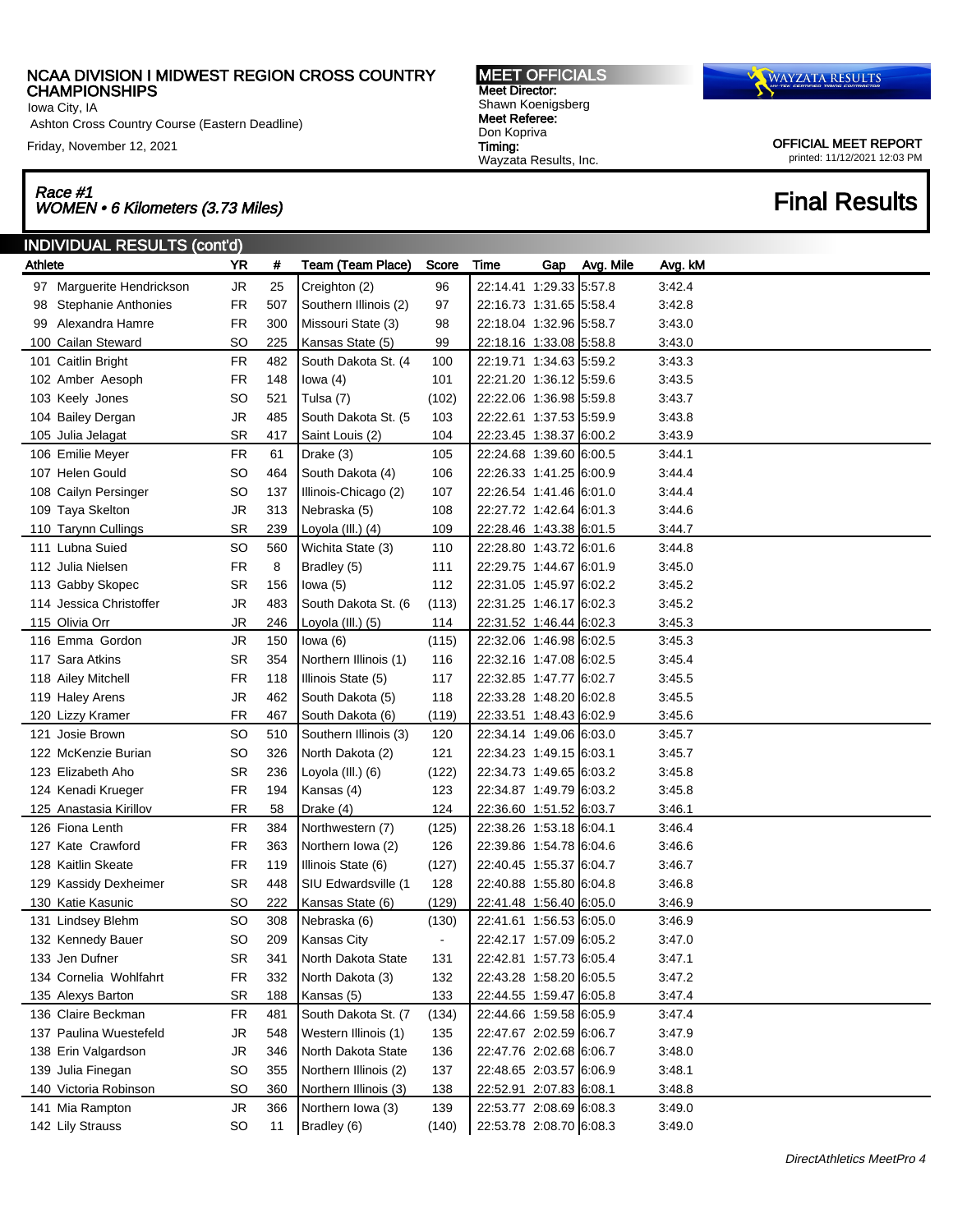Iowa City, IA

Ashton Cross Country Course (Eastern Deadline)

Friday, November 12, 2021

# Race #1 Race #1<br>WOMEN • 6 Kilometers (3.73 Miles) Final Results

MEET OFFICIALS Meet Director: Shawn Koenigsberg Meet Referee: Don Kopriva Timing: Wayzata Results, Inc.



| <b>INDIVIDUAL RESULTS (cont'd)</b> |           |     |                       |                |                         |     |           |         |  |  |  |
|------------------------------------|-----------|-----|-----------------------|----------------|-------------------------|-----|-----------|---------|--|--|--|
| Athlete                            | <b>YR</b> | #   | Team (Team Place)     | Score          | <b>Time</b>             | Gap | Avg. Mile | Avg. kM |  |  |  |
| 143 Avani Flanagan                 | <b>SR</b> | 77  | Eastern Illinois (3)  | 141            | 22:54.07 2:08.99 6:08.4 |     |           | 3.49.0  |  |  |  |
| 144 Madalyn Gray                   | <b>FR</b> | 434 | SE Missouri (1)       | 142            | 22:54.79 2:09.71 6:08.6 |     |           | 3:49.1  |  |  |  |
| 145 Nora Wollen                    | <b>FR</b> | 249 | Loyola (III.) (7)     | (143)          | 22:56.16 2:11.08 6:08.9 |     |           | 3:49.4  |  |  |  |
| 146 Katie Springer                 | SO        | 81  | Eastern Illinois (4)  | 144            | 22:58.15 2:13.07 6:09.5 |     |           | 3:49.7  |  |  |  |
| 147 Onnica Stansbury               | <b>FR</b> | 345 | North Dakota State    | (145)          | 23:00.92 2:15.84 6:10.2 |     |           | 3:50.2  |  |  |  |
| 148 Shelby Palmer                  | JR        | 304 | Missouri State (4)    | 146            | 23:01.20 2:16.12 6:10.3 |     |           | 3:50.2  |  |  |  |
| 149 Ashley Heagy                   | <b>FR</b> | 115 | Illinois State (7)    | (147)          | 23:01.36 2:16.28 6:10.3 |     |           | 3:50.2  |  |  |  |
| 150 Savannah Lesher                | <b>FR</b> | 419 | Saint Louis (3)       | 148            | 23:01.39 2:16.31 6:10.3 |     |           | 3:50.2  |  |  |  |
| 151 Mikayla Weiss                  | <b>FR</b> | 331 | North Dakota (4)      | 149            | 23:01.96 2:16.88 6:10.5 |     |           | 3:50.3  |  |  |  |
| 152 Kalea Chu                      | <b>SO</b> | 190 | Kansas (6)            | (150)          | 23:02.32 2:17.24 6:10.6 |     |           | 3:50.4  |  |  |  |
| 153 Paige Holub                    | JR        | 364 | Northern Iowa (4)     | 151            | 23:02.49 2:17.41 6:10.6 |     |           | 3:50.4  |  |  |  |
| 154 Isabelle Schaffer              | <b>FR</b> | 368 | Northern Iowa (5)     | 152            | 23:03.07 2:17.99 6:10.8 |     |           | 3:50.5  |  |  |  |
| 155 Mackenzie Aldridge             | <b>FR</b> | 73  | Eastern Illinois (5)  | 153            | 23:03.53 2:18.45 6:10.9 |     |           | 3:50.6  |  |  |  |
| 156 Amelia Lesher                  | <b>JR</b> | 4   | Bradley (7)           | (154)          | 23:03.73 2:18.65 6:11.0 |     |           | 3:50.6  |  |  |  |
| 157 Caroline Colburn               | <b>FR</b> | 24  | Creighton (3)         | 155            | 23:05.08 2:20.00 6:11.3 |     |           | 3:50.8  |  |  |  |
| 158 Alexa Havon                    | JR        | 45  | DePaul (3)            | 156            | 23:05.43 2:20.35 6:11.4 |     |           | 3:50.9  |  |  |  |
| 159 Brynna McQuillen               | SO        | 311 | Nebraska (7)          | (157)          | 23:06.38 2:21.30 6:11.7 |     |           | 3:51.1  |  |  |  |
| 160 Kylie Decker                   | <b>FR</b> | 76  | Eastern Illinois (6)  | (158)          | 23:06.63 2:21.55 6:11.8 |     |           | 3:51.1  |  |  |  |
| 161 Maya Nachtigal                 | SO        | 323 | Nebraska-Omaha        | $\blacksquare$ | 23:07.45 2:22.37 6:12.0 |     |           | 3:51.2  |  |  |  |
| 162 McKenna Herrmann               | <b>FR</b> | 465 | South Dakota (7)      | (159)          | 23:09.32 2:24.24 6:12.5 |     |           | 3:51.6  |  |  |  |
| 163 Sophia Jungling                | <b>FR</b> | 365 | Northern Iowa (6)     | (160)          | 23:11.02 2:25.94 6:12.9 |     |           | 3:51.8  |  |  |  |
| 164 Hannah Ricci                   | <b>SR</b> | 358 | Northern Illinois (4) | 161            | 23:13.02 2:27.94 6:13.5 |     |           | 3:52.2  |  |  |  |
| 165 Kaitlyn Walker                 | <b>FR</b> | 453 | SIU Edwardsville (2)  | 162            | 23:15.14 2:30.06 6:14.0 |     |           | 3:52.5  |  |  |  |
| 166 Abby Hake                      | <b>SR</b> | 282 | Missouri (7)          | (163)          | 23:15.82 2:30.74 6:14.2 |     |           | 3:52.6  |  |  |  |
| 167 Jane Boessen                   | <b>SR</b> | 432 | SE Missouri (2)       | 164            | 23:16.57 2:31.49 6:14.4 |     |           | 3:52.8  |  |  |  |
| 168 Maia Italia                    | <b>FR</b> | 57  | Drake (5)             | 165            | 23:18.31 2:33.23 6:14.9 |     |           | 3:53.1  |  |  |  |
| 169 Mary Margaret Harris           | <b>FR</b> | 301 | Missouri State (5)    | 166            | 23:20.05 2:34.97 6:15.3 |     |           | 3:53.3  |  |  |  |
| 170 Ansley Bailey                  | <b>FR</b> | 509 | Southern Illinois (4) | 167            | 23:21.01 2:35.93 6:15.6 |     |           | 3:53.5  |  |  |  |
| 171 Morgan Koca                    | <b>FR</b> | 28  | Creighton (4)         | 168            | 23:21.21 2:36.13 6:15.7 |     |           | 3:53.5  |  |  |  |
| 172 Eliana Malnourie               | <b>FR</b> | 328 | North Dakota (5)      | 169            | 23:21.99 2:36.91 6:15.9 |     |           | 3:53.7  |  |  |  |
| 173 Alexis Roehl                   | SO        | 344 | North Dakota State    | (170)          | 23:23.30 2:38.22 6:16.2 |     |           | 3:53.9  |  |  |  |
| 174 Wren Renquist                  | <b>SR</b> | 154 | lowa $(7)$            | (171)          | 23:23.85 2:38.77 6:16.4 |     |           | 3:54.0  |  |  |  |
| 175 Jenna Boyle                    | <b>FR</b> | 129 | Illinois-Chicago (3)  | 172            | 23:25.83 2:40.75 6:16.9 |     |           | 3:54.3  |  |  |  |
| 176 Maddie Keller                  | JR        | 435 | SE Missouri (3)       | 173            | 23:25.86 2:40.78 6:16.9 |     |           | 3:54.3  |  |  |  |
| 177 Claire Ayers                   | <b>FR</b> | 508 | Southern Illinois (5) | 174            | 23:27.67 2:42.59 6:17.4 |     |           | 3:54.6  |  |  |  |
| 178 Helen Giefer                   | <b>FR</b> | 220 | Kansas State (7)      | (175)          | 23:27.70 2:42.62 6:17.4 |     |           | 3:54.6  |  |  |  |
| 179 Joy Jackson                    | <b>FR</b> | 356 | Northern Illinois (5) | 176            | 23:31.19 2:46.11 6:18.3 |     |           | 3:55.2  |  |  |  |
| 180 Anna Knueve                    | <b>FR</b> | 59  | Drake (6)             | (177)          | 23:33.09 2:48.01 6:18.8 |     |           | 3:55.5  |  |  |  |
| 181 Mackenzie Goldring             | JR        | 542 | Western Illinois (2)  | 178            | 23:33.48 2:48.40 6:18.9 |     |           | 3:55.6  |  |  |  |
| 182 Taylor Fox                     | <b>FR</b> | 433 | SE Missouri (4)       | 179            | 23:34.85 2:49.77 6:19.3 |     |           | 3:55.8  |  |  |  |
| 183 Emily Lemke                    | JR        | 450 | SIU Edwardsville (3   | 180            | 23:35.50 2:50.42 6:19.5 |     |           | 3:55.9  |  |  |  |
| 184 Sam Mabry                      | JR        | 80  | Eastern Illinois (7)  | (181)          | 23:36.47 2:51.39 6:19.8 |     |           | 3:56.1  |  |  |  |
| 185 Faten Laribi                   | JR        | 195 | Kansas (7)            | (182)          | 23:36.65 2:51.57 6:19.8 |     |           | 3:56.1  |  |  |  |
| 186 Ashley Riley                   | JR        | 30  | Creighton (5)         | 183            | 23:36.76 2:51.68 6:19.8 |     |           | 3:56.1  |  |  |  |
| 187 Jenna Muma                     | <b>FR</b> | 557 | Wichita State (4)     | 184            | 23:37.03 2:51.95 6:19.9 |     |           | 3:56.2  |  |  |  |
| 188 Daniela Martinez               | <b>FR</b> | 134 | Illinois-Chicago (4)  | 185            | 23:37.52 2:52.44 6:20.0 |     |           | 3:56.3  |  |  |  |